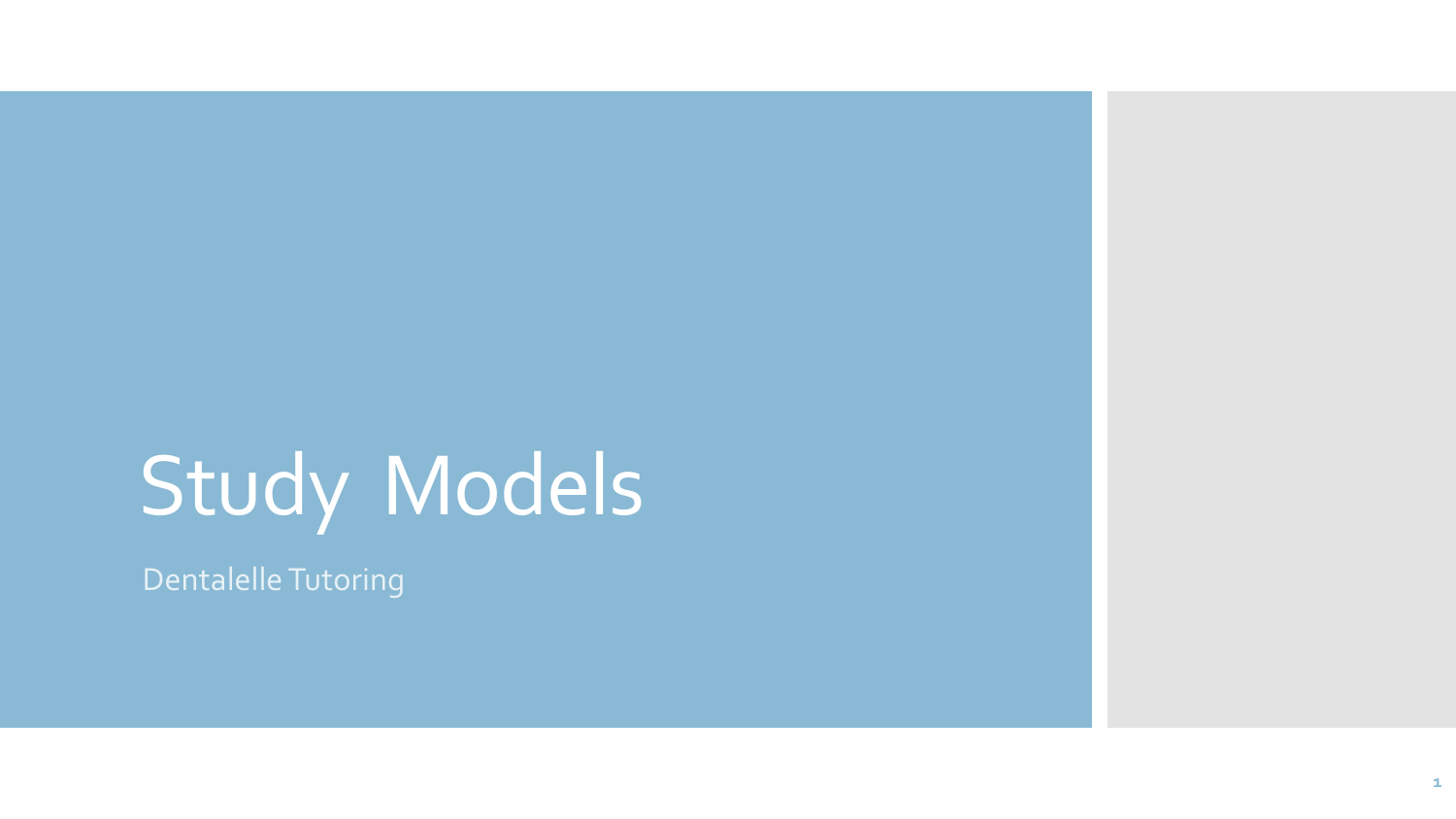#### **Impressions**

- Dental impressions produce a replica of your teeth and oral tissue. A metal or plastic "horseshoe" shaped tray is chosen to fit either the upper or lower teeth and gums comfortably. A thick liquid materials such as alginate or polyvinyl siloxane is dispensed into the tray. It is then placed onto either the upper or lower teeth so it covers the entire dental arch including the roof of the mouth for an upper impression, and the floor of the mouth and under the tongue for lower impression.
- After a present amount of time, the material sets and become a solid rubber mass. The tray is removed from the mouth and is then sent to the clinic laboratory or dental laboratory for further processing. Stone is poured into the hardened impression and when set a dental cast is produced.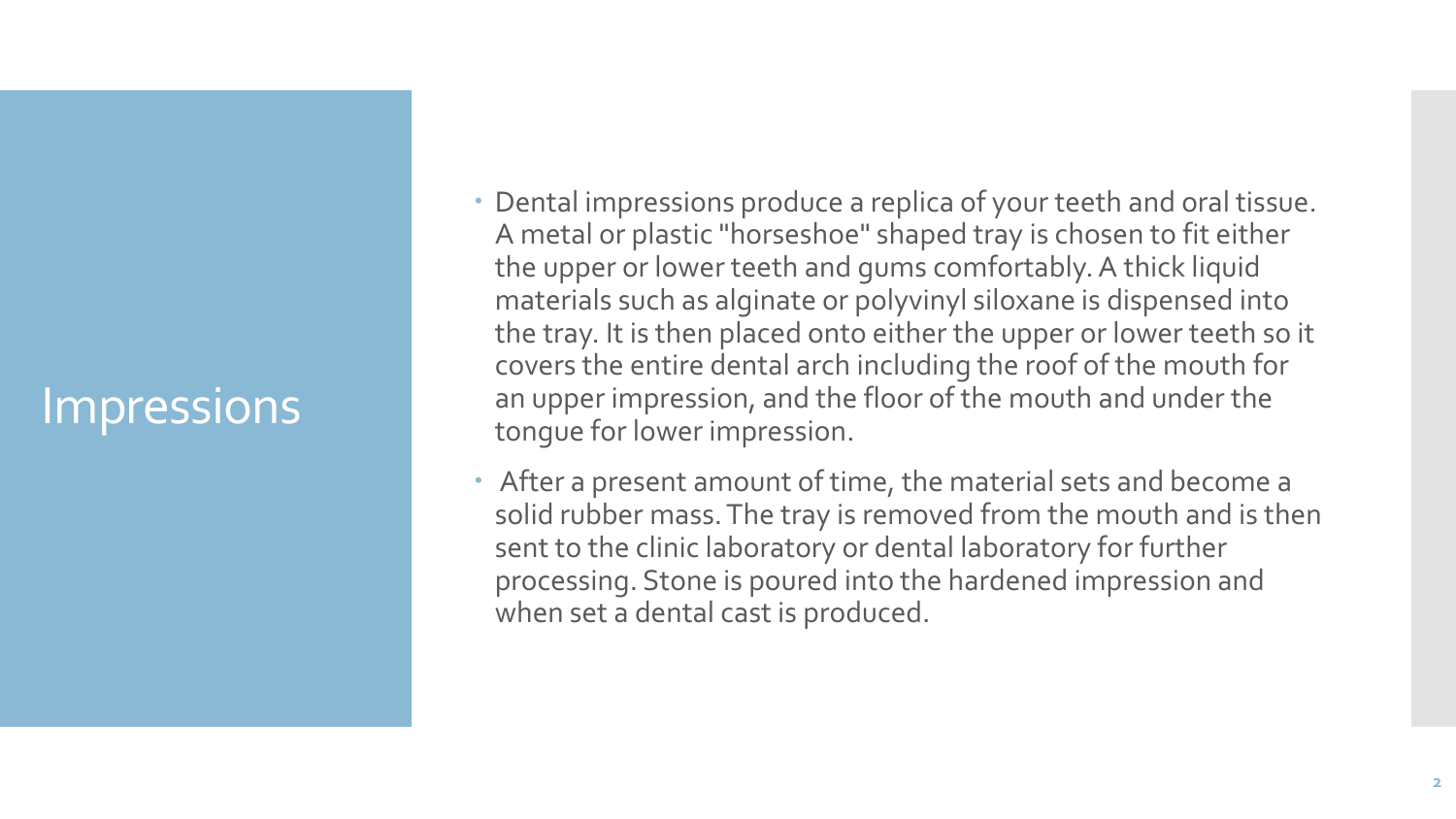#### How To

- Start by selecting a tray size that is slightly larger than arch.
- • Fluff or aerate the Jeltrate powder before dispensing. Pour measured amount of water into a clean mixing bowl and then add powder. This method is how we learned is school However it is not very practical when setting up for procedures ahead of time.
- • The number of recommended scoops depends on the procedure and size of the tray.
- • Fill scoop with powder, tap side with spatula then level off do not pack powder to tightly in scoop you will have to much powder to water ratio for mix.
- Two scoops are generally used for full arch impressions. Measure the matching amount of water with cup provided.
- The higher the water temperature the faster the impression material will set up. Use cooler water to allow more working time.
- If hand-mixing, rapidly mix alginate with a spatula, pressing the mixture against the side of the bowl. Mixing time is approximately1 minute. At this point, the mix should be a smooth, creamy consistency that does not fall off spatula.
- Collect alginate from sides of bowl with spatula and place the impression material evenly in the tray.
- • Set time is three minutes from start of mix. Fast set alginate is two minutes.
- It is recommended to wipe alginate on occlusal surfaces before seating tray to help prevent occurrence of trapping bubbles in impression.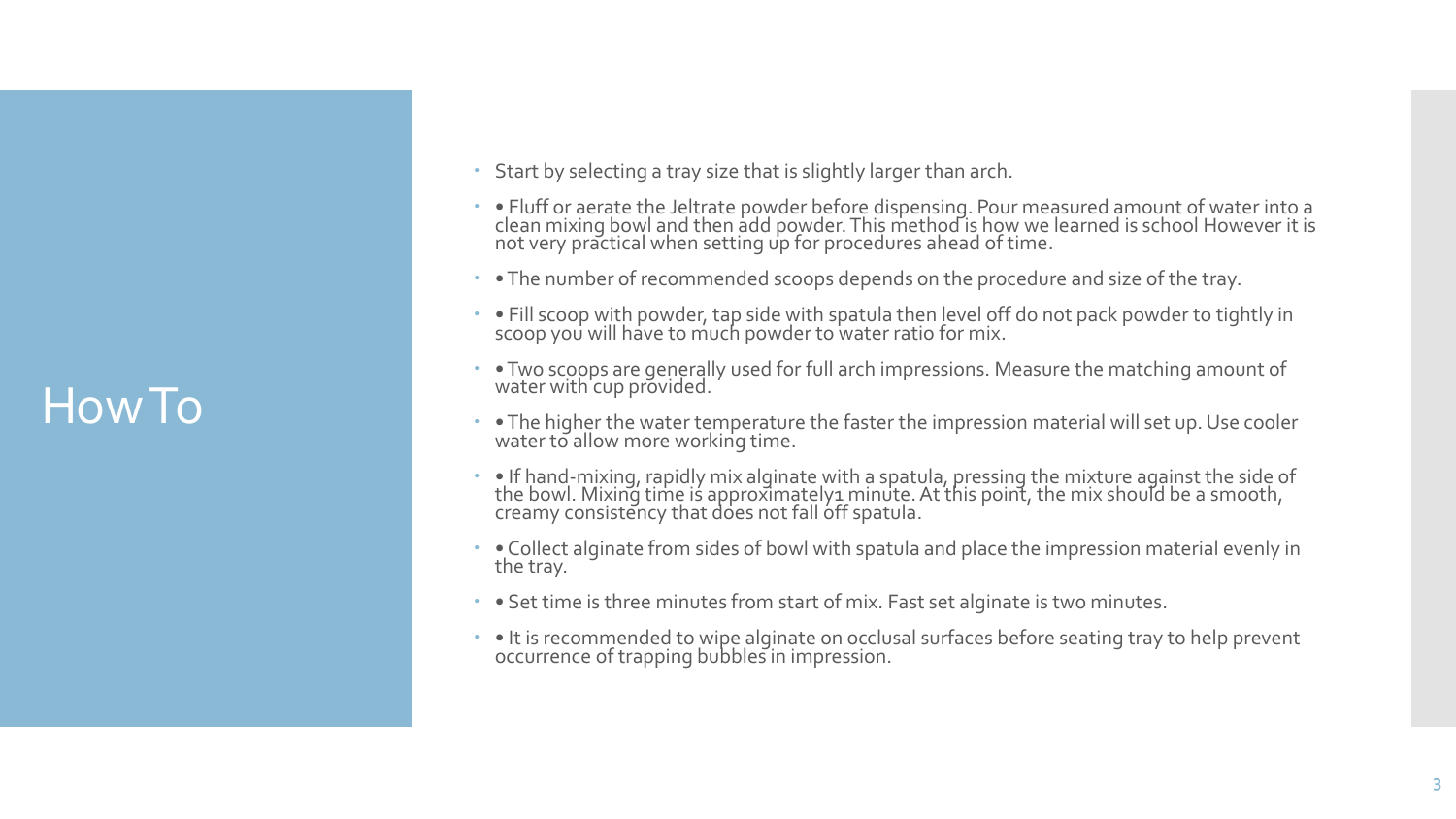Mandibular Impression

- For taking lower impressions the operator's position should be at 8 to 9 o'clock, your elbow. Should be the same height as the patients shoulders.
- Take the impression from in front of the patient. Roll it in the mouth one side then the other, seat in a even motion pulling lips out around the tray, once seated, ask patient to lift their tongue, hold tray with your fingers until material is set.
- To remove tray pull out the cheeks to break seal, protect the opposing teeth , snap it out rolling it out the same as you put it in one side then the other.
- You should have a lip roll and all of the teeth and no bubbles in the impression.
- Wrap impression in a wet paper towel until you can pour it up.
- Spray the impression with a disinfectant and drain, before pouring with stone or plaster.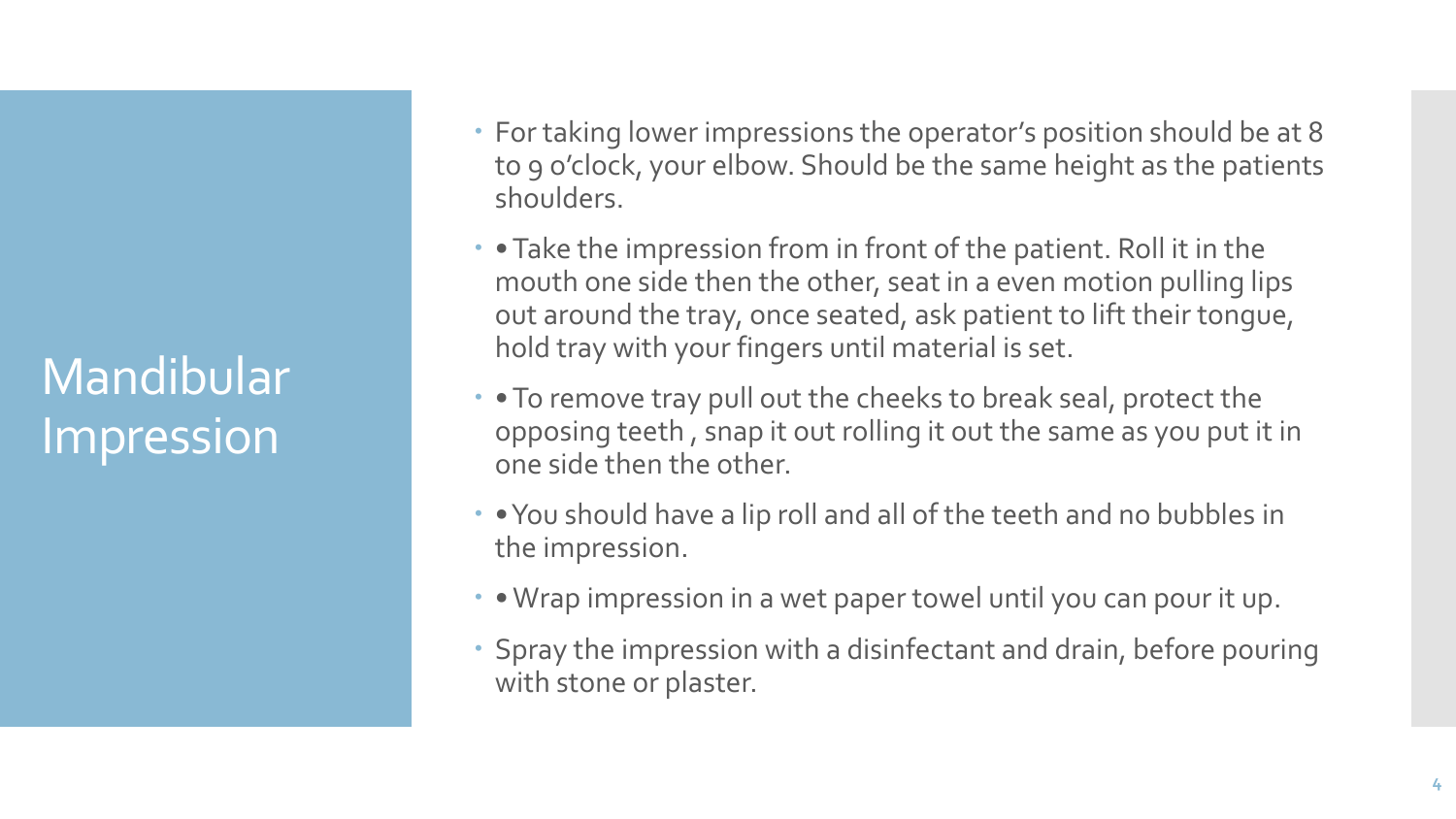# **Maxillary**

- For taking upper impressions the operator's position should be at 9 or 12 o'clock if you are right handed and dental chair should be raised so you are not bending over.
- • Standing behind the patient enter with one corner of tray, seat posterior first then roll anterior. Ask patient to breath thru their nose and till chin down. Hold with finger till set.
- Once set, retract cheeks to loosen and roll out.
- • make sure there are no voids in impression material.
- • Wrap in a wet paper towel.
- Spray the impression with a disinfectant and drain, before pouring with stone or plaster.
- Do not allow the disinfectant to lay in the impression longer than the recommended "kill time" as the solution can distort the alginate.
- **For best results, the model should be poured within 30 minutes after the impression is obtained prevent distortion.**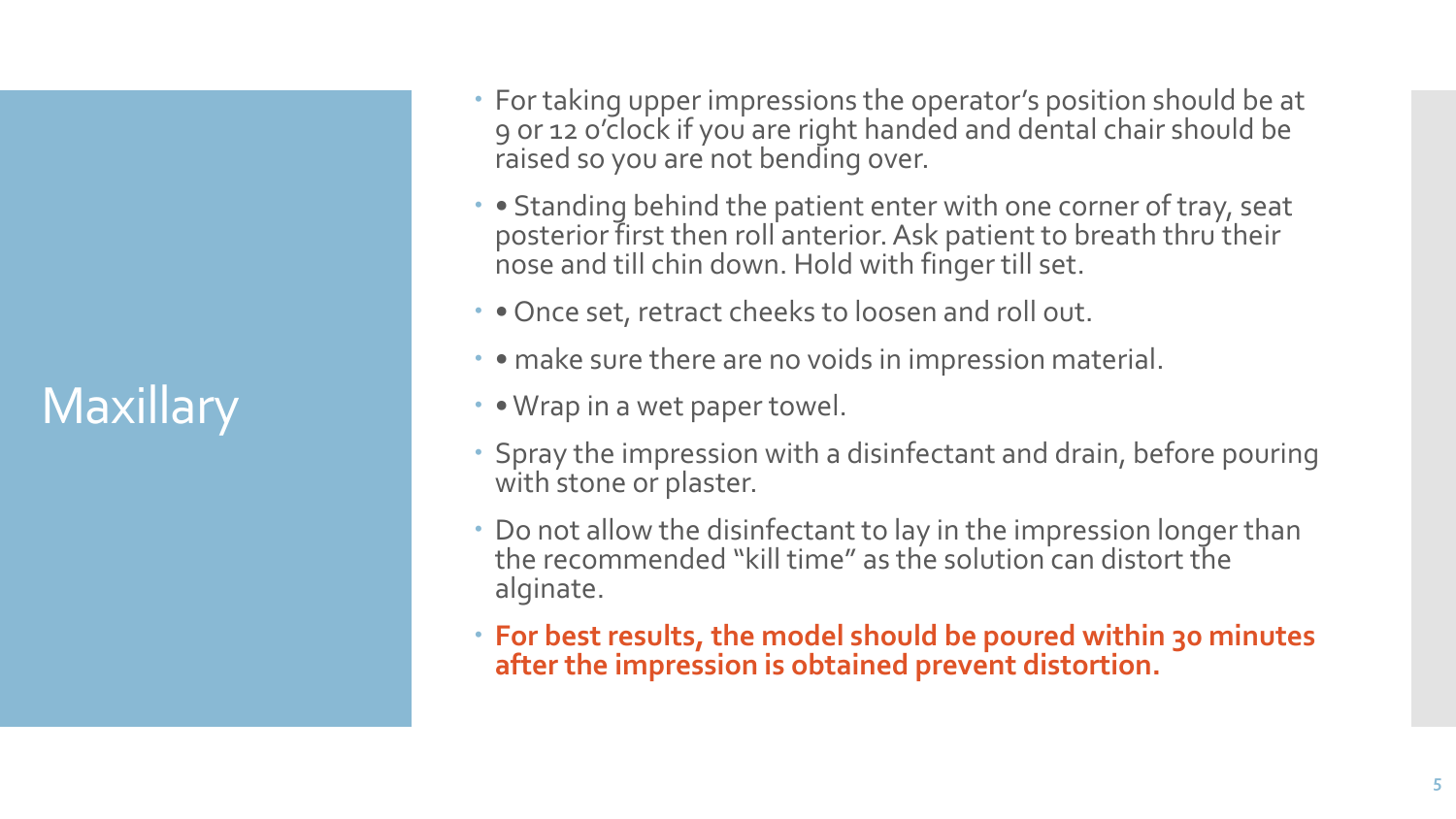## Impression **Materials**

#### **Vinyl-polyether Hybrids**

- This new class of impression material combines properties from addition silicone and polyether impression materials. SENN is supplied as a 2-paste auto mixing system and contains a polymer with polyether and siloxane (e.g., addition silicone) groups that will combine elements and benefits of both impression materials.
- They are supplied as putty, heavy, medium, and wash materials. An additional benefit is that they do not have the bitter taste of polyether materials and have a pleasant spearmint flavor. These hybrid materials may represent the blend of hydrophilicity and hydrophobicity necessary to improve impression making by wetting the tooth well and pouring easily for cast fabrication.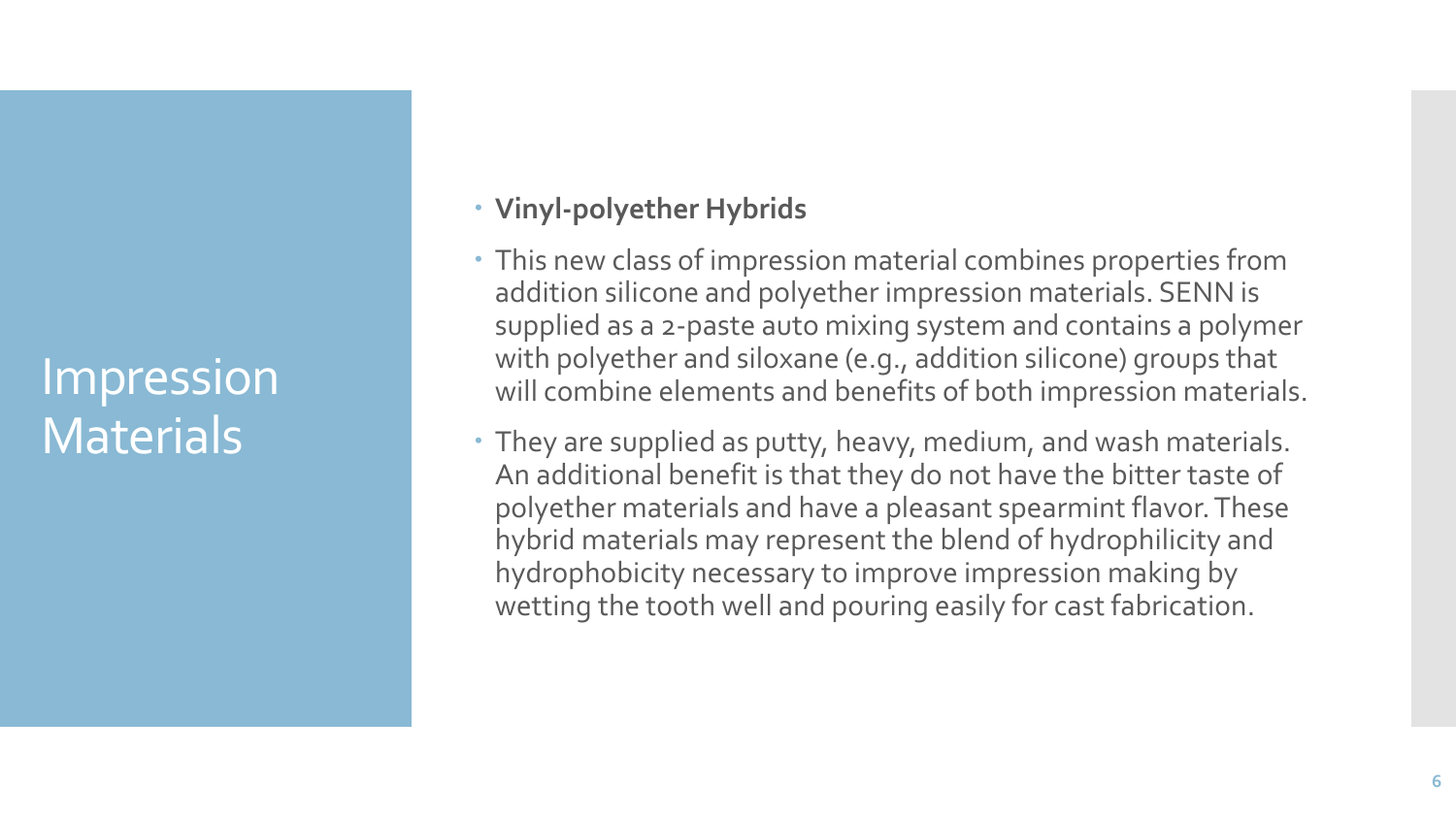# Polyether

- Polyether impression materials are supplied as a base (containing moderate length polyether.
- In 2000, polyvinylsiloxane putty impression materials became the most rigid impression material (i.e., highest strain in compression). In 2005, the newest polyether impression materials were introduced.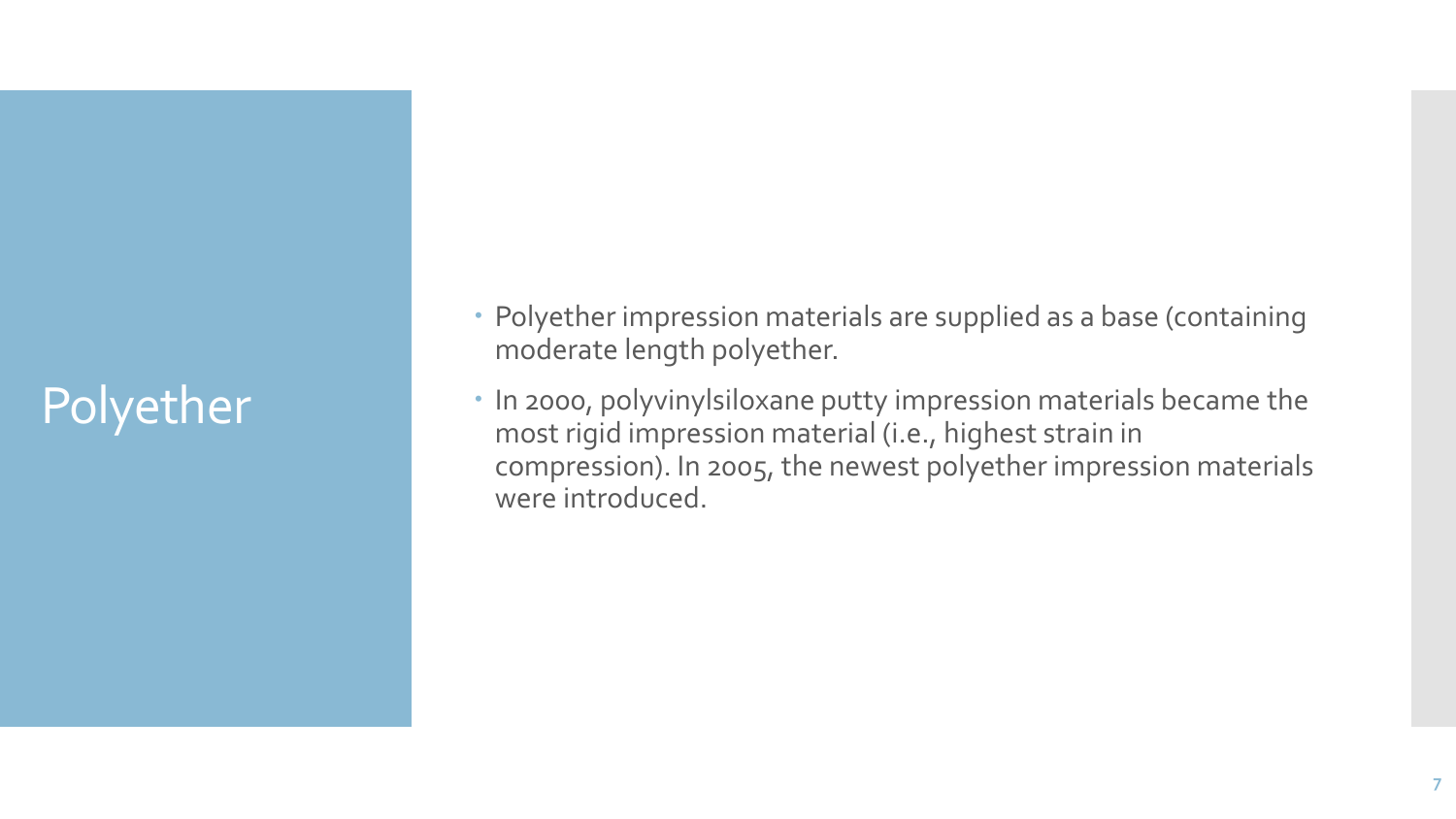# Polyvinylsiloxane

- Polyvinylsiloxane (PVS), or addition reaction silicones, were introduced in the 1970s as a **2-paste system** (i.e., a base and a catalyst). The base paste contains a polydimethylsiloxane polymer in which some terminal methyl groups are replaced by silane groups, coloring, and silica filler. The catalyst paste contains a pre-polymer in which some terminal methyl groups are replaced by vinyl groups, a chloroplatinic acid catalyst, fillers, and colorants. When the 2 pastes are mixed, an addition reaction occurs between the silane and the vinyl groups, producing a cross-linked silicone rubber.
- Although meeting many of the criteria for an ideal impression material,. Cosmetic grade surfactants arepolyvinylsiloxanes are hydrophobic now added to improve wetting of the impression material; combining this with lower viscosity wash materials has resulted in reduced remakes.
- Addition silicone impression materials mixed while wearing latex gloves set slowly, if at all.
- For the best results, do not mix putty impression materials while wearing latex gloves; instead, use vinyl gloves.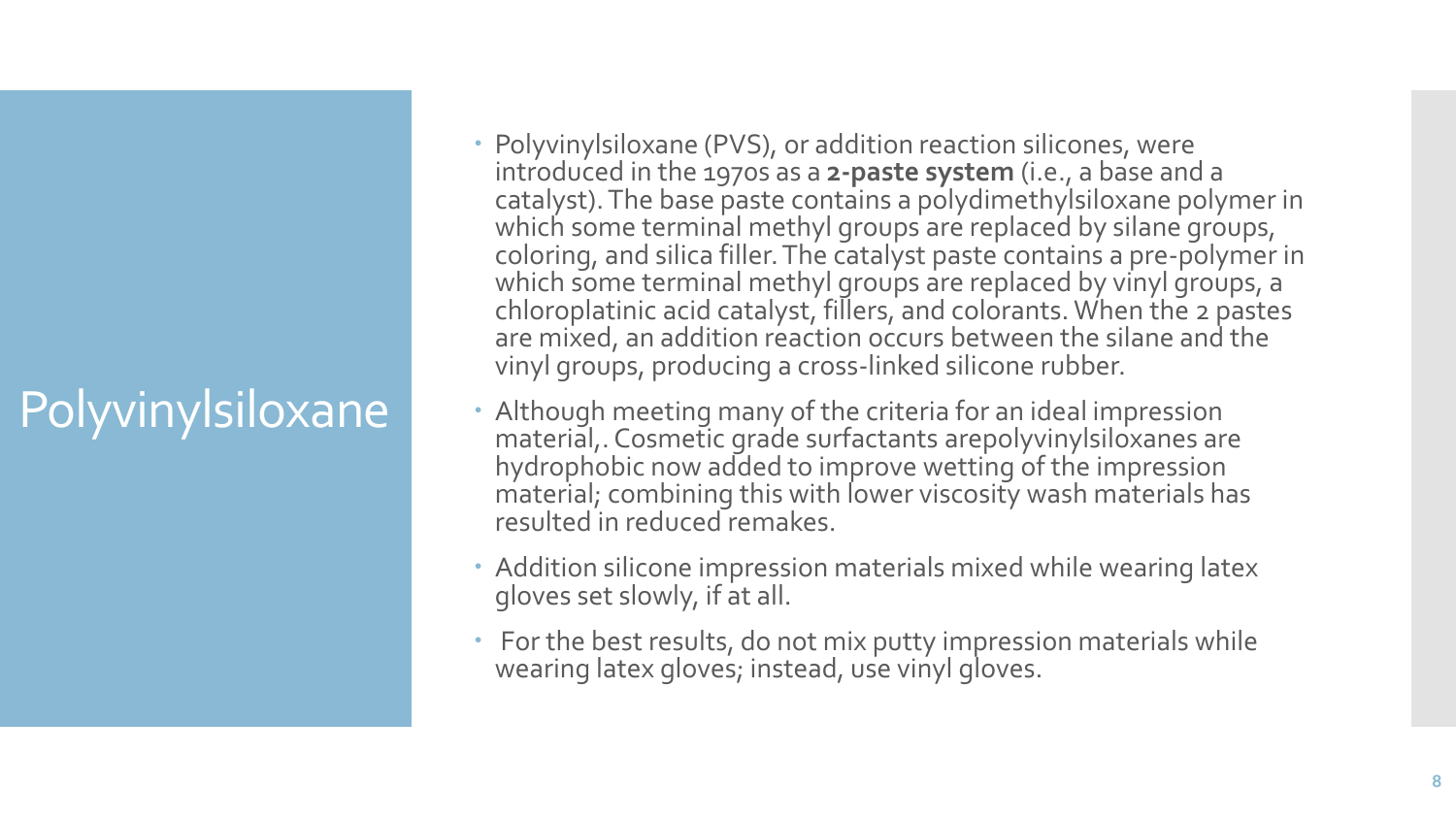# Pouring Dental **Stones**

- Measure out the recommended amount of cold water from the dental stone package with a graduated cylinder. Pour water into the rubber mixing bowl.
- **Add dental stone package to water.**
- Mix the dental stone and water with a metal spatula firmly against the inner part of the rubber mixing bowl until you achieve a thick, but fluid-like consistency (takes about 20 seconds).
- Turn on dental vibrator machine. Place the rubber mixing bowl with dental stone mixture on top of the vibrator. Air bubbles will initially appear in the mixture. Vibrate the mixture until the air bubbles become fewer and smaller in number.
- Place the alginate impression on the dental vibrating machine. With the metal spatula, add a small amount of dental stone, enough to cover the tip of the spatula to the most posterior aspect (right or left side) of the alginate impression. Allow the dental stone to slowly flow through all the indented occlusal surfaces inside the impression while you rotate the impression on the dental vibrator to remove additional air bubbles that will come to the surface.
- Add larger amounts for dental stone to fill up the alginate impression, once the occlusal surfaces have been carefully covered. Briefly place the impression on the vibrator for 2 to 3 seconds to ensure the dental stone is evenly distributed in the alginate impression.
- Leave the dental stone model undisturbed for 45 to 60 minutes until the material completely sets.
- Separate dental stone model from alginate impression.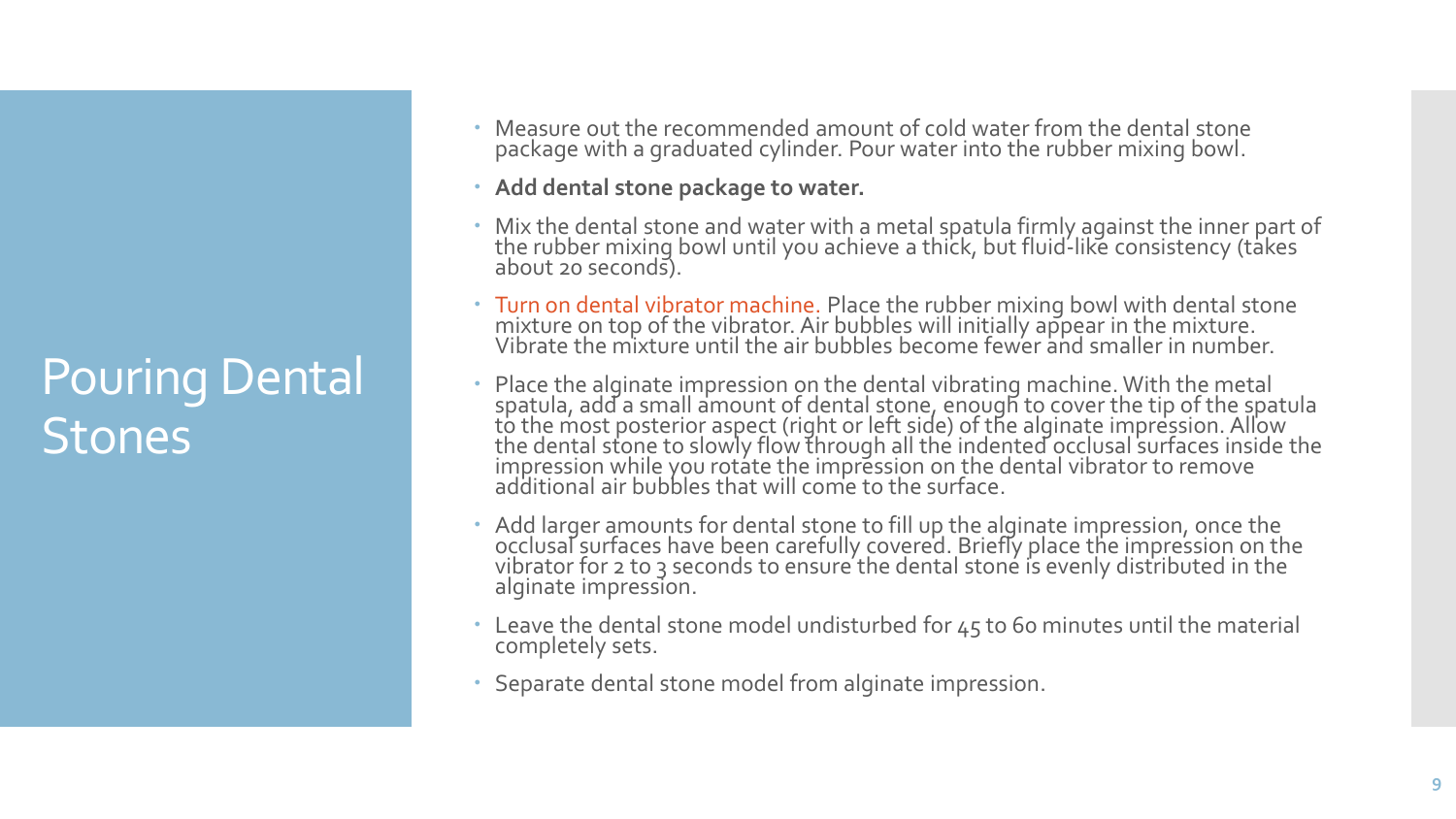# Disinfecting the Lab

 There is ample documentation of the transfer of microorganisms onto and into impressions. Organisms can also move into dental casts. Some of these organisms can remain viable for up to 7 days. Again, wearing of proper PPE is required. Incorrect handling of contaminated impressions and casts offers the opportunity for transmission of microorganisms.<sup>1-3</sup>

#### **There are several steps for properly disinfecting dental impressions:1-3**

- After removal from the oral cavity, rinse impressions under running tap water and shake gently to remove adherent water; sometimes soft, camel-hair brushes can help remove debris;
- disinfect impressions using an intermediate-level, EPA-registered disinfectant for the contact time recommended by the manufacturer (usually about 15 minutes);
- after the proper exposure time, the impressions are rinsed under running tap water and gently shaken to remove adherent water; and
- properly disinfected and dried impressions are ready for pouring.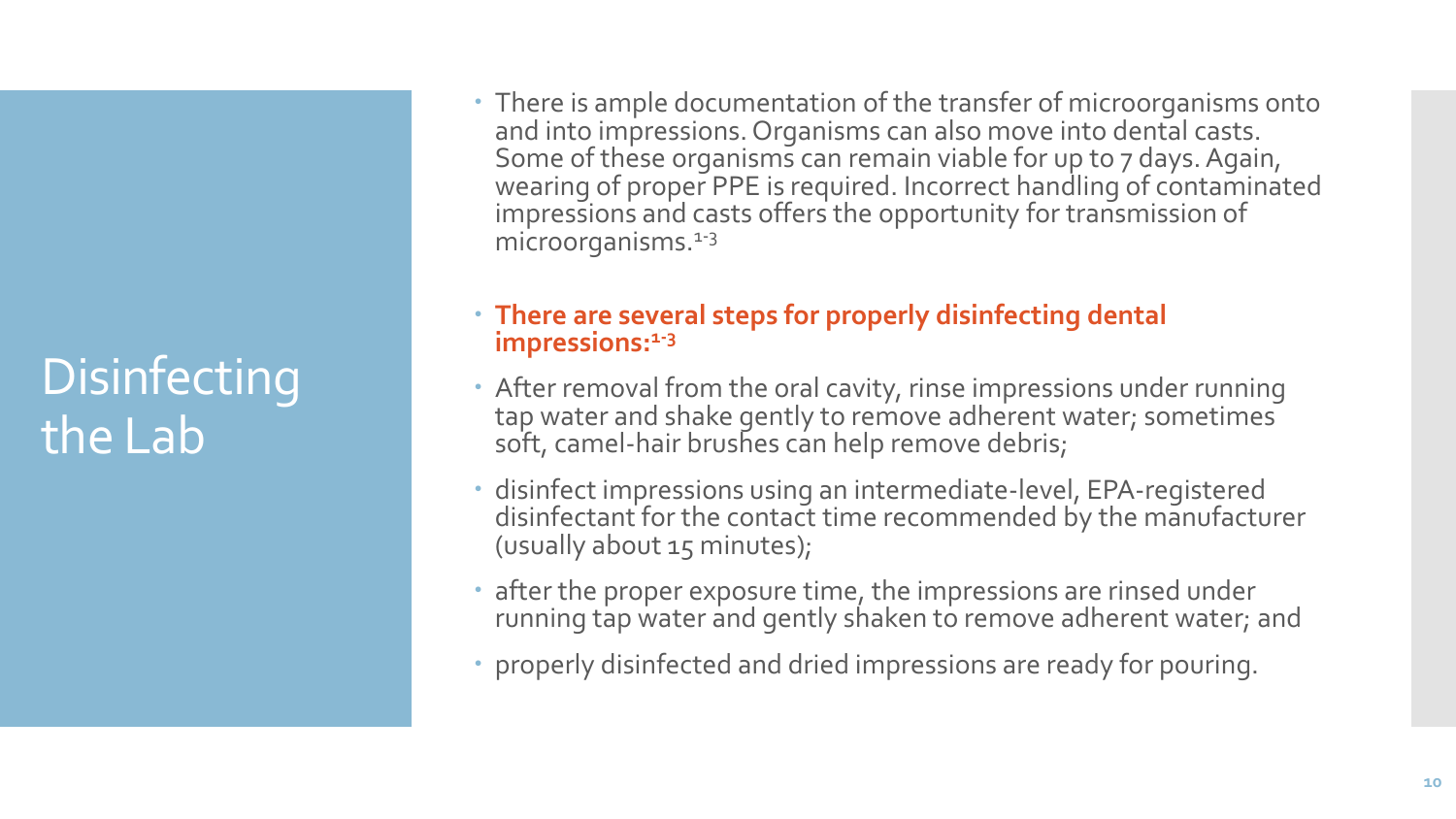# Rinsing

 $\ddot{\phantom{0}}$ 

 Rinsing helps in the removal of adherent microorganisms. Immersion helps ensure complete contact between all impression surfaces and disinfectant. Immersion can occur in glass beakers, plastic containers, and even zipper -seal bags. Unless specifically approved for reuse, germicides are single-use solutions.<sup>1-3</sup>

Some types of impression materials are sensitive to immersion. Careful'selection of disinfectants is required.

- Spraying has several advantages. Spraying is the treatment of choice for some impression types; it uses less disinfectant and often is the  $\,$ same disinfectant that a practice uses for environmental surface disinfection. Spraying is technique sensitive. Disinfectant must contact all impression surfaces. Spraying also releases disinfectant into the air, thus increasing the chance of personal exposure. Most disinfectants (except glutaraldehydes) are appropriate for spraying.<sup>2</sup> Disinfection of impression materials is an area of continuing research.
- Disinfection in certain types of chemical solutions harms some impression materials. Other types of disinfectants are safe to use on the same impression materials. Research indicates that variations in response within a given type of impression material (eg, alginate) can occur de-pending on the manufacturer. $^{\mathsf{2}}$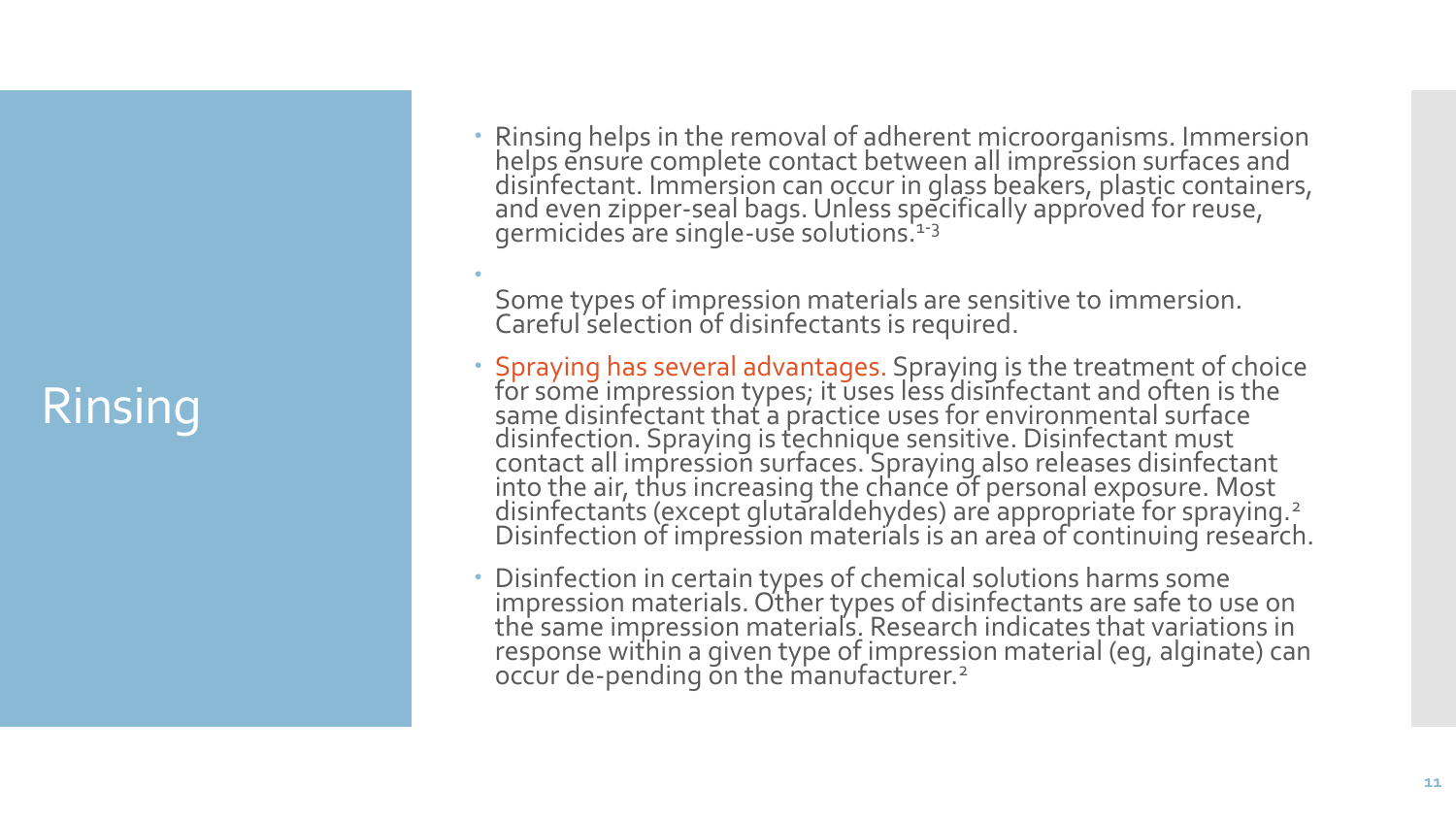## $Char \rightarrow$

| Table. Impression Materials and Disinfectant Choices.* |                                                                                                     |  |  |  |
|--------------------------------------------------------|-----------------------------------------------------------------------------------------------------|--|--|--|
| <b>Impression Material</b>                             | <b>Disinfecting Agent</b>                                                                           |  |  |  |
| Alginate                                               | iodophors and dilute sodium hypochlorite solutions                                                  |  |  |  |
| Compound                                               | iodophors and dilute sodium hypochlorite solutions                                                  |  |  |  |
| Polyether                                              | iodophors, <sup>#</sup> complex phenolics, <sup>#</sup> and dilute sodium hypochlorite<br>solutions |  |  |  |
| Polysulfide                                            | iodophors, complex phenolics, <sup>§</sup> and dilute sodium hypochlorite<br>solutions              |  |  |  |
| Reversible Hydrocolloid                                | iodophors and dilute sodium hypochlorite solutions                                                  |  |  |  |
| Silicone                                               | iodophors, complex phenolics, <sup>§</sup> and dilute sodium hypochlorite<br>solutions              |  |  |  |
| <b>ZOE Impression Paste</b>                            | iodophors                                                                                           |  |  |  |
| *Modified from Reference 3                             |                                                                                                     |  |  |  |
|                                                        | ·Use with caution; material is sensitive to immersion. Consult manufacturers' recommendations.      |  |  |  |

·Prepared according to the manufacturers' recommendations.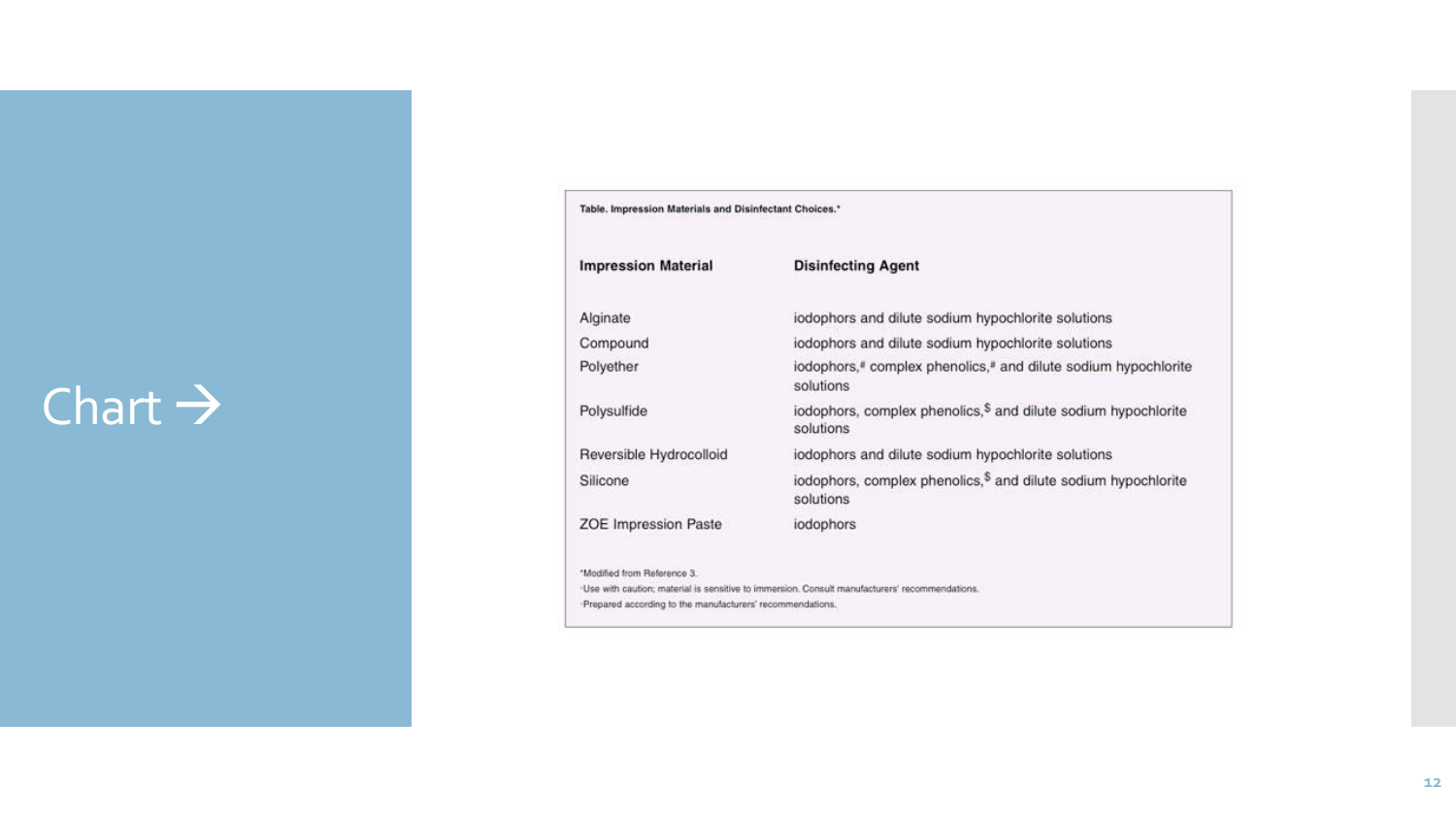$\text{Cast} \rightarrow$ 

| <b>CAST FEATURE</b>       | CHAPTER 11 . STUDY CASTS<br>TABLE 11-1 CRITERIA FOR AN ACCEPTABLE CAST                                                                                                                                                                                                                              | 201                                    |
|---------------------------|-----------------------------------------------------------------------------------------------------------------------------------------------------------------------------------------------------------------------------------------------------------------------------------------------------|----------------------------------------|
| <b>Overall base shape</b> |                                                                                                                                                                                                                                                                                                     |                                        |
| Proportions               | See Figure 11-6 with labels                                                                                                                                                                                                                                                                         | <b>FIGURE NUMBER</b>                   |
|                           | 1/3 art portion<br>2/3 anatomic portion                                                                                                                                                                                                                                                             | $11-6$<br>$11-5A$                      |
| <b>Bases</b>              |                                                                                                                                                                                                                                                                                                     |                                        |
|                           | Mean occlusal plane of the related casts = parallel<br>with both bases<br>Bases are parallel with each other                                                                                                                                                                                        | $11-5A$                                |
| <b>Posterior borders</b>  | (1) At right angle with bases<br>(2) Stand on the posterior borders: the casts rest<br>together in natural intercuspation<br>(3) Posterior borders are perpendicular<br>(a) to median line from incisors through palate<br>(b) to middle of tonque                                                  | 11-5B<br>11-58<br>$11-7A$<br>$11 - 7B$ |
| Sides                     | Symmetrical angulation with posterior border and heel cuts<br>Parallel with line through the occlusal grooves of the premolars of each side                                                                                                                                                         | $11 - 7$<br>$11-10A$                   |
| Heels                     | 1/2-inch cuts parallel with the mesiodistal plane of the opposite canine                                                                                                                                                                                                                            | $11 - 10B$                             |
| <b>Anterior</b>           | Maxillary: pointed with the cuts extending from canine area<br>Mandibular: arc shape                                                                                                                                                                                                                | $11-11A$<br>$11 - 118$                 |
| <b>Borders</b>            | Posterior: includes retromolar area and tuberosity<br>Sides: 1/4 to 5/16 inch from protuberance over premolars<br>and molars; anatomy of mucobuccal fold included<br>Anterior: 1/4 to 5/16 inch from the most protruded tooth<br>or from the depth of the mucobuccal fold, whichever is most facial | $11-7$<br>$11 - 11$                    |
| Surfaces of the cast      | Smooth and polished with air bubbles removed or filled                                                                                                                                                                                                                                              |                                        |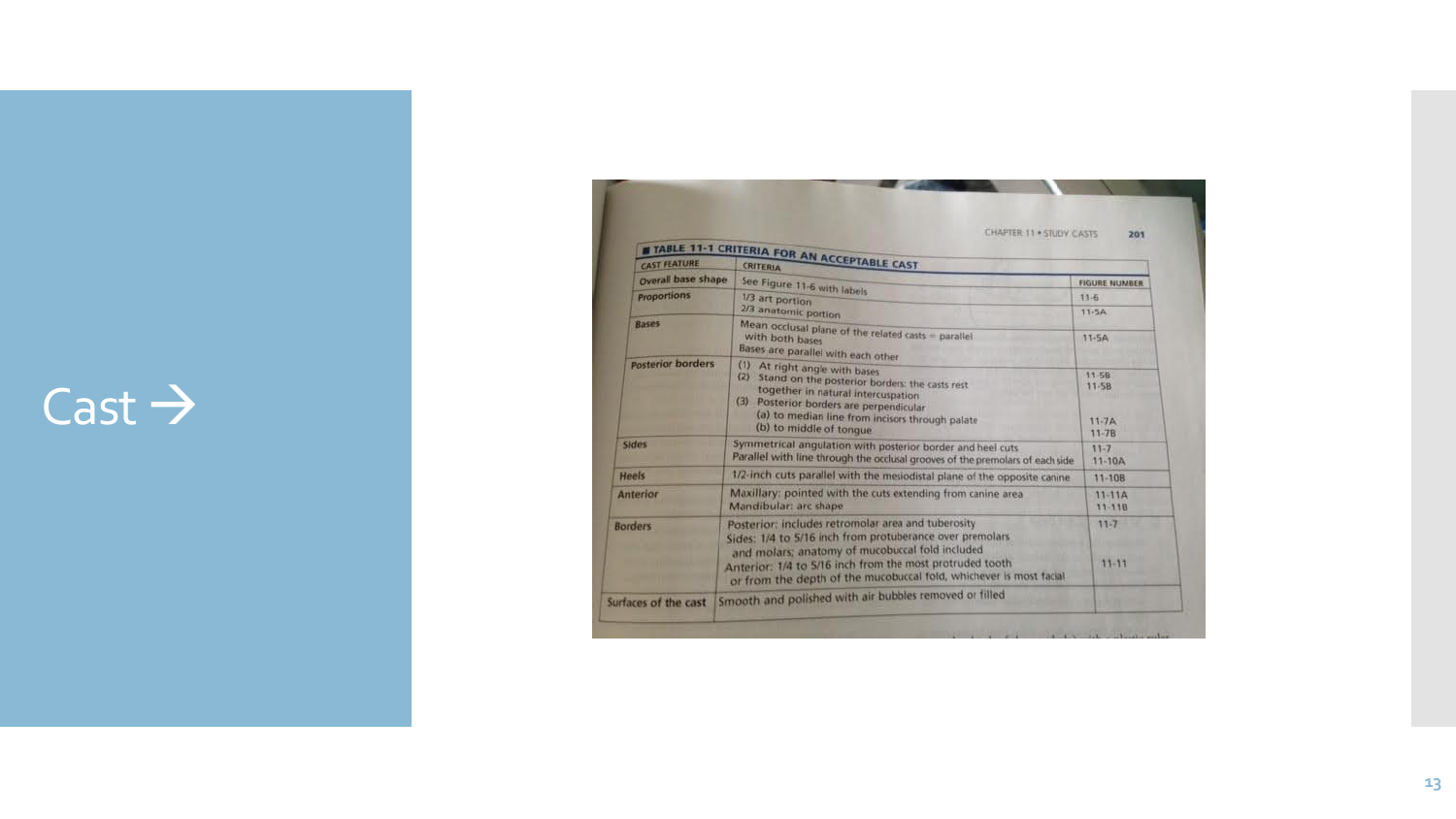# What can happen

- **Tearing/rough surfaces:** Rough occlusal and/or incisal surfaces, tearing on the margin of the preparation, and poor lamination, between the tray material and wash can be due to a number of causes. To avoid these issues, pay close attention to your retraction technique. In appropriate cases, consider using the two-cord technique. Additionally, pay close attention to the recommendations for the material's oral working time, and set a timer to ensure the tray  $\,$ is left in the mouth for the full set time.
- **Tight crowns:** This problem can be caused by early removal of the impression tray from the mouth, a poor bond of the material to the tray, or seating an impression tray with material that is partially set. Again, closely follow the recommended working and setting times, and always use a VPS tray adhesive according to instructions.

**Short crowns:** Trays with weak or low walls can provide insufficient support during impressioning, leading to short crowns. To address this issue, use custom or inflexible trays — preferably metal. Short crowns can also be due to teeth coming into contact with the tray, so instruct patients before seating and confirm that teeth do not touch the tray.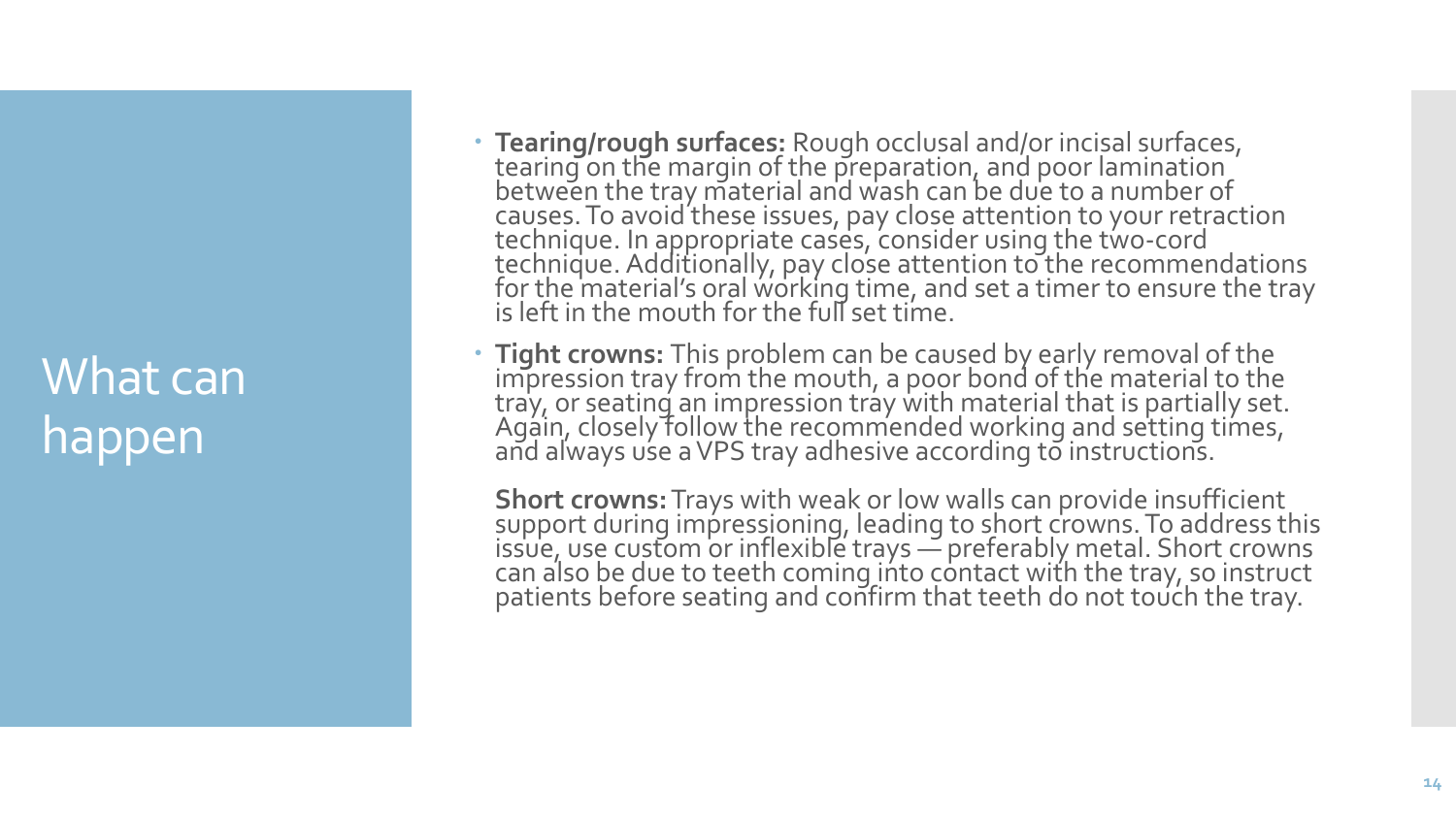# Continued

- **Voids:**As dentists know, voids are one of the most common impressioning issues. On the margin of an impression, voids can compromise the restoration's fit and function. If you experience this issue, your syringe technique may need improvement. Use a stirring motion while syringing, making sure to keep the syringe tip immersed to avoid trapping air. Alternately, air may become inadvertently incorporated in the syringe when loading. To avoid this, front load the syringe by inserting the mix tip directly into the syringe and forcing the plunger backwards. When voids occur on occlusal surfaces, they can lead to problems with articulation of stone models. In this instance, moisture is frequently the cause of the problem, whether it is present in the sulcus or pooled on occlusal surfaces. To counter this issue, monitor for pools of water or saliva before inserting the impression tray. Control bleeding, and use the two-cord retraction technique and/or hemostatic agents in appropriate cases.
- **Tray seating:** The tray seating step presents the possibility for a number of errors.
- If *ledges* are an issue, try not to seat the tray too rapidly. Position the tray before seating, and use a slow, steady, vertical seating motion. *Drags* can result when the tray is placed and seated in one motion. They can also occur when teeth rebound off the tray and slide into position. Similar to the technique for avoiding ledges, seat the tray slowly after carefully positioning it in the mouth, and avoid contact of teeth with the tray.
- Both *rocking crowns and slanted or wavy teeth* can be caused by tray movement after seating. Use passive pressure on the tray to immobilize it for the full recommended oral set time.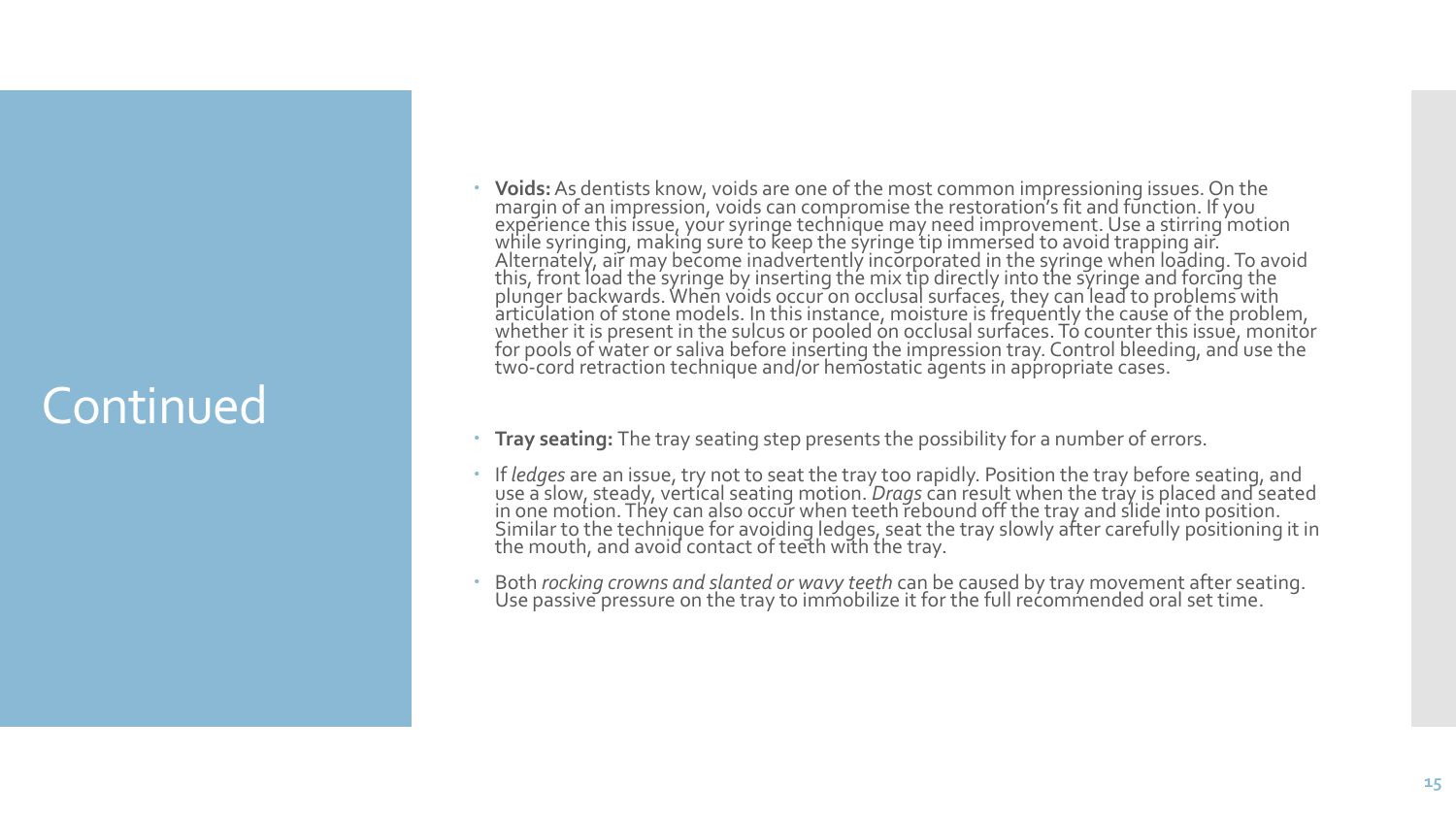# Continued

 **Bite registration:** When excessive occlusal adjustment is necessary for restorations, poor interocclusal records are likely a factor. To combat this, use a dimensionally stable bite registration material, and ensure it is trimmed properly. Additionally, monitor patients to confirm they do not move during the procedure.

**Surface inhibition:** If the surface of the impression material is not set, tacky to the touch, and visually resembles the surface of an orange peel, a number of factors may be the culprit. The impression material may have been exposed to air-inhibited methacrylates or residues from custom temporary materials.

 Avoid this problem by waiting to fabricate the temporary crown until after the final impression has been made and using an alcohol wipe to remove the air-inhibited layer on any composites, adhesives, or core buildups in the impressioning area.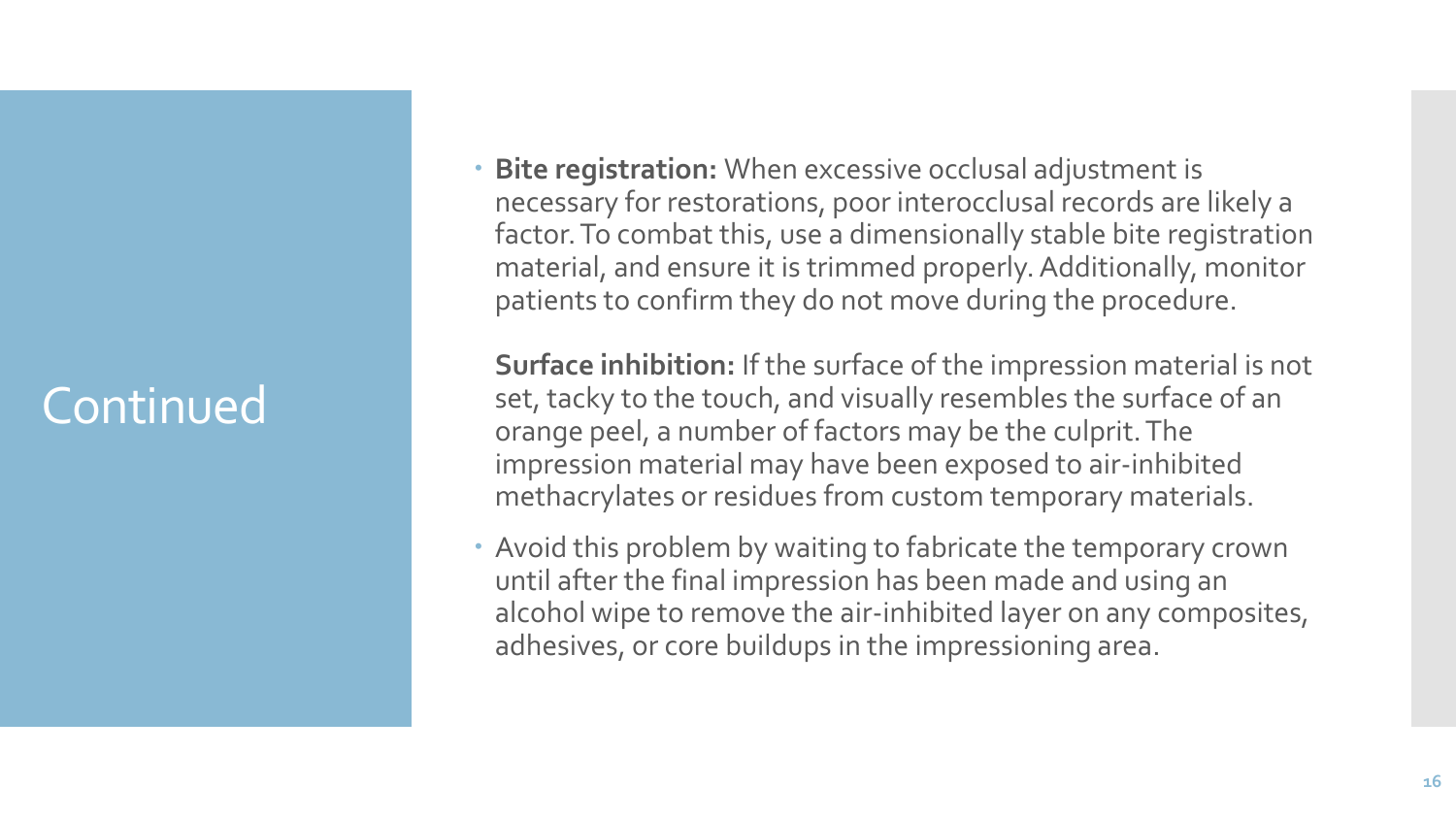# Biofilm

Dentalelle Tutoring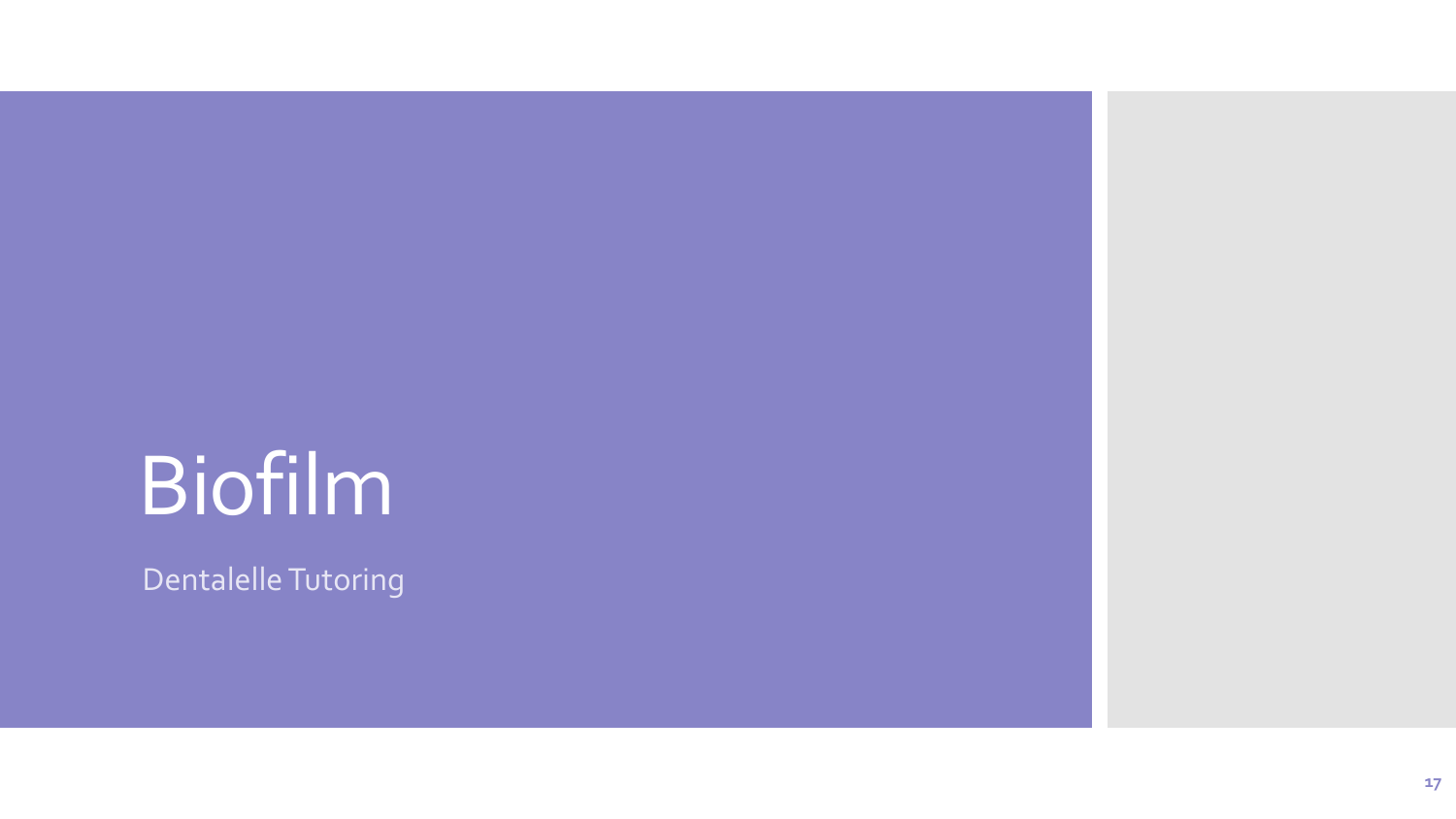# What is Biofilm

- A biofilm is a well organized, cooperating community of microorganisms.<sup>[5,6](http://www.dentalcare.com/en-US/dental-education/continuing-education/ce42/ce42.aspx?ModuleName=additionalreference&PartID=-1&SectionID=-1#5)</sup> The slime layer that forms on rocks in streams is a classic example of a biofilm. So is the plaque that forms in the oral cavity. Biofilms are everywhere in nature. They form under fluid conditions. It is estimated over 95 percent of bacteria existing in nature are in biofilms.<sup>[6](http://www.dentalcare.com/en-US/dental-education/continuing-education/ce42/ce42.aspx?ModuleName=additionalreference&PartID=-1&SectionID=-1#6)</sup> Sometimes biofilms are seen as positive, such as their use for detoxification of waste water and sewage. More often biofilms provide a challenge for humans.<sup>[3](http://www.dentalcare.com/en-US/dental-education/continuing-education/ce42/ce42.aspx?ModuleName=additionalreference&PartID=-1&SectionID=-1#3),[6](http://www.dentalcare.com/en-US/dental-education/continuing-education/ce42/ce42.aspx?ModuleName=additionalreference&PartID=-1&SectionID=-1#6)</sup>
- The slime layer that forms in dental unit water lines is an example familiar to most dental professionals. Biofilms can also be found lining oil pipelines, fish tanks, indwelling catheters, internal implants, contact lenses, and prosthetic devices.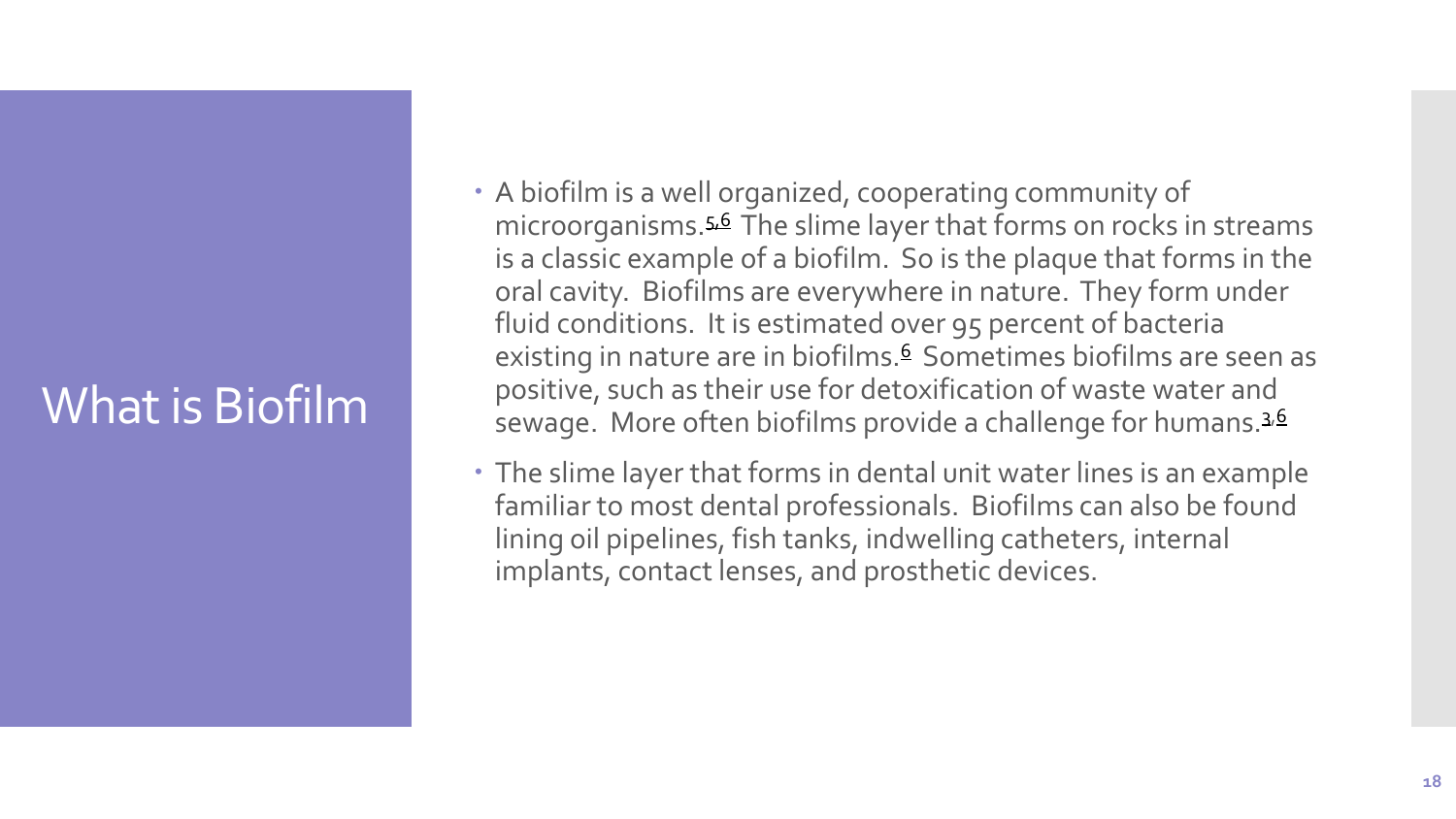# **Properties**

- **Basic Biofilm Properties**
- Cooperating community of various types of microorganisms
- Microorganisms are arranged in microcolonies with channels between the microcolonies
- Microcolonies are surrounded by protective matrix
- Differing environments within the microcolonies in the biofilm
- Microbial gene expression differs when microorganisms are in a biofilm
- Microorganisms have primitive communication system
- Microorganisms in biofilm are resistant to antibiotics, antimicrobials, and host response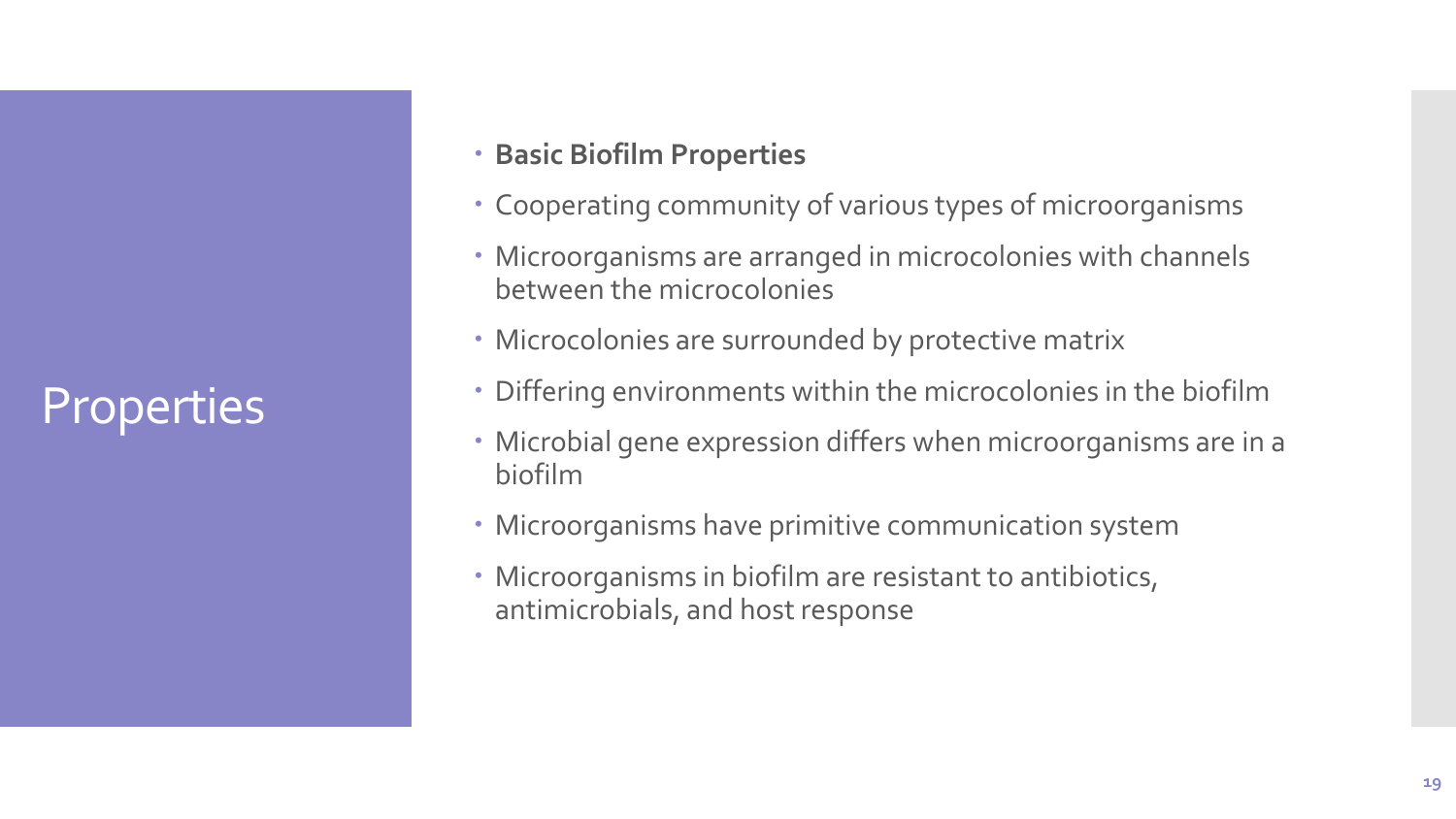#### **Matrix**

- The biofilm matrix is penetrated by fluid channels that conduct the flow of nutrients, waste products, enzymes, metabolites, and oxygen. The microcolonies within the biofilm have micro environments with differing pH's, nutrient availability, and oxygen concentrations.
- The bacteria in a biofilm use a communication system termed quorum sensing that involves sending out chemical signals. These chemical signals trigger the bacteria to produce potentially harmful proteins and enzymes, virulence factors that help the intraoral biofilm bypass host defense systems.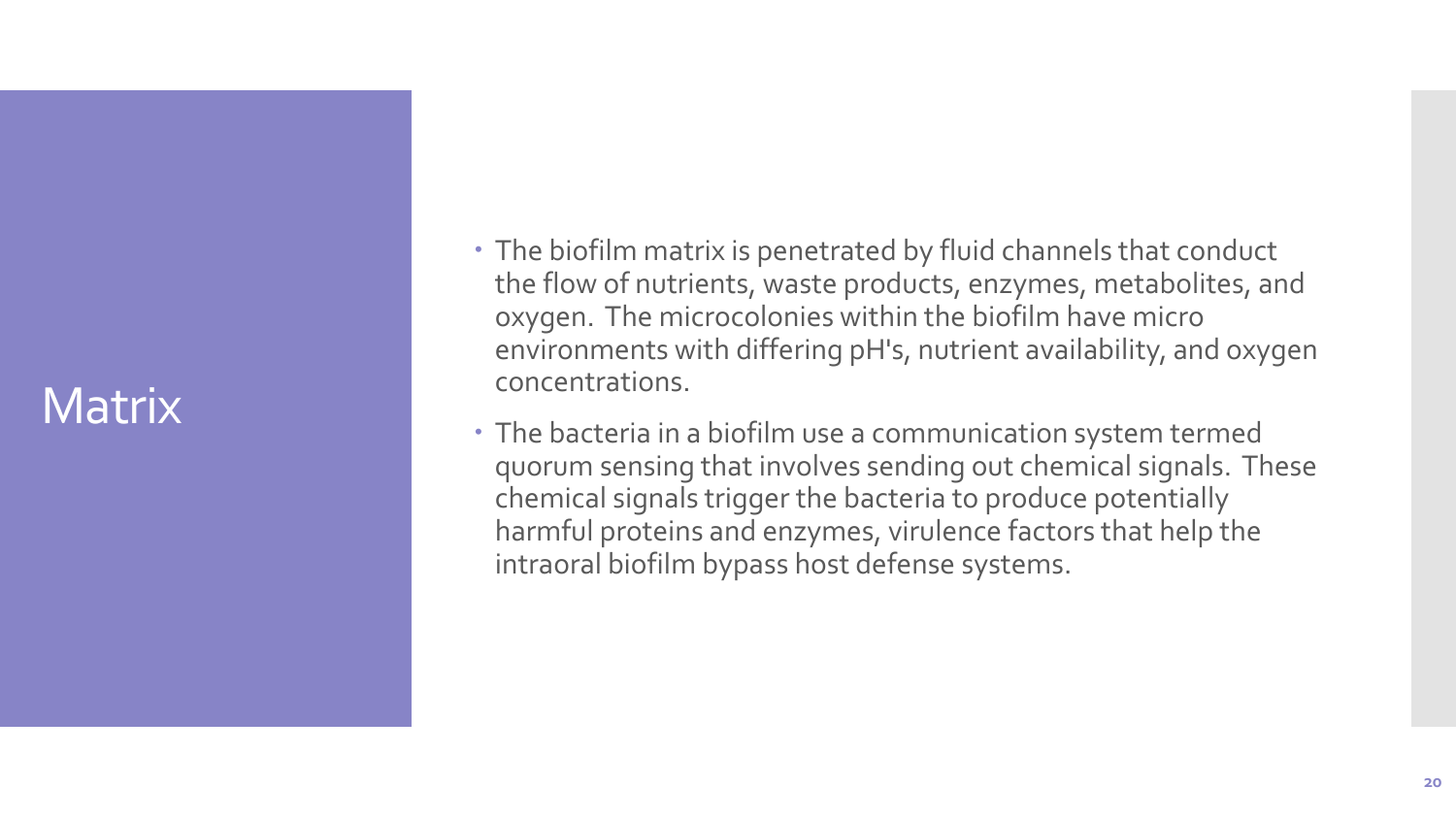### How to Control **Biofilms**

•**Control of nutrients** •addition of base-generating nutrients (arginine) •reduction of GCF flow through anti inflammatory agents •inhibition of key microbial enzymes •**Control of biofilm pH** •sugar substitutes •antimicrobial agents •fluoride •stimulate base production •**Control of redox potential**redox agents •oxygenating agents •**Other strategies** •interfere with communication networks •prevent colonization of selected organisms •enzymes to dissolve matrix of biofilm •replace pathogens with a less virulent strain •photoactivation of microorganisms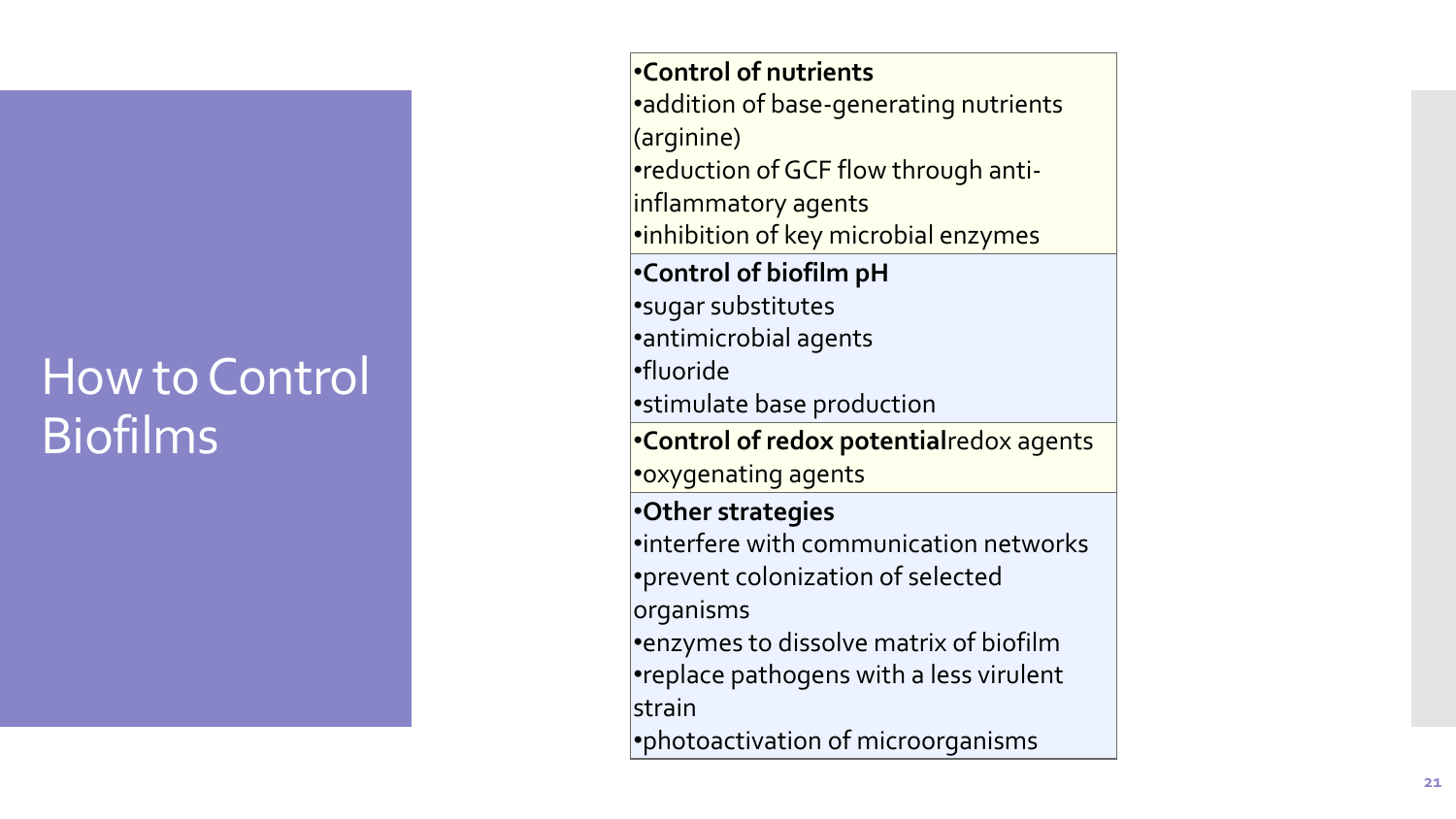# What is Plaque

- Plaque consists of microorganisms and extracellular matrix.
- The microorganisms that form the biofilm are mainly Streptococcus mutans and anaerobes, with the composition varying by location in the mouth. Examples of such anaerobes include fusobacterium and actinobacteria.
- The extracellular matrix contains proteins, long chain polysaccharides and lipids.
- The microorganisms present in dental plaque are all naturally present in the oral cavity, and are normally harmless**. However, failure to remove plaque by regular tooth brushing means that they are allowed to build up in a thick layer. Those microorganisms nearest the tooth surface ferment dietary sucrose; it is in this state that they start to produce acids.**
- **Acids released from dental plaque lead to demineralization** of the adjacent tooth surface, and consequently to dental caries. Saliva is also unable to penetrate the build-up of plaque and thus cannot act to neutralize the acid produced by the bacteria and remineralize the tooth surface.
- They also cause irritation of the gums around the teeth that could lead to gingivitis, periodontal disease and tooth loss.
- Plaque build up can also become mineralized and form calculus (tartar).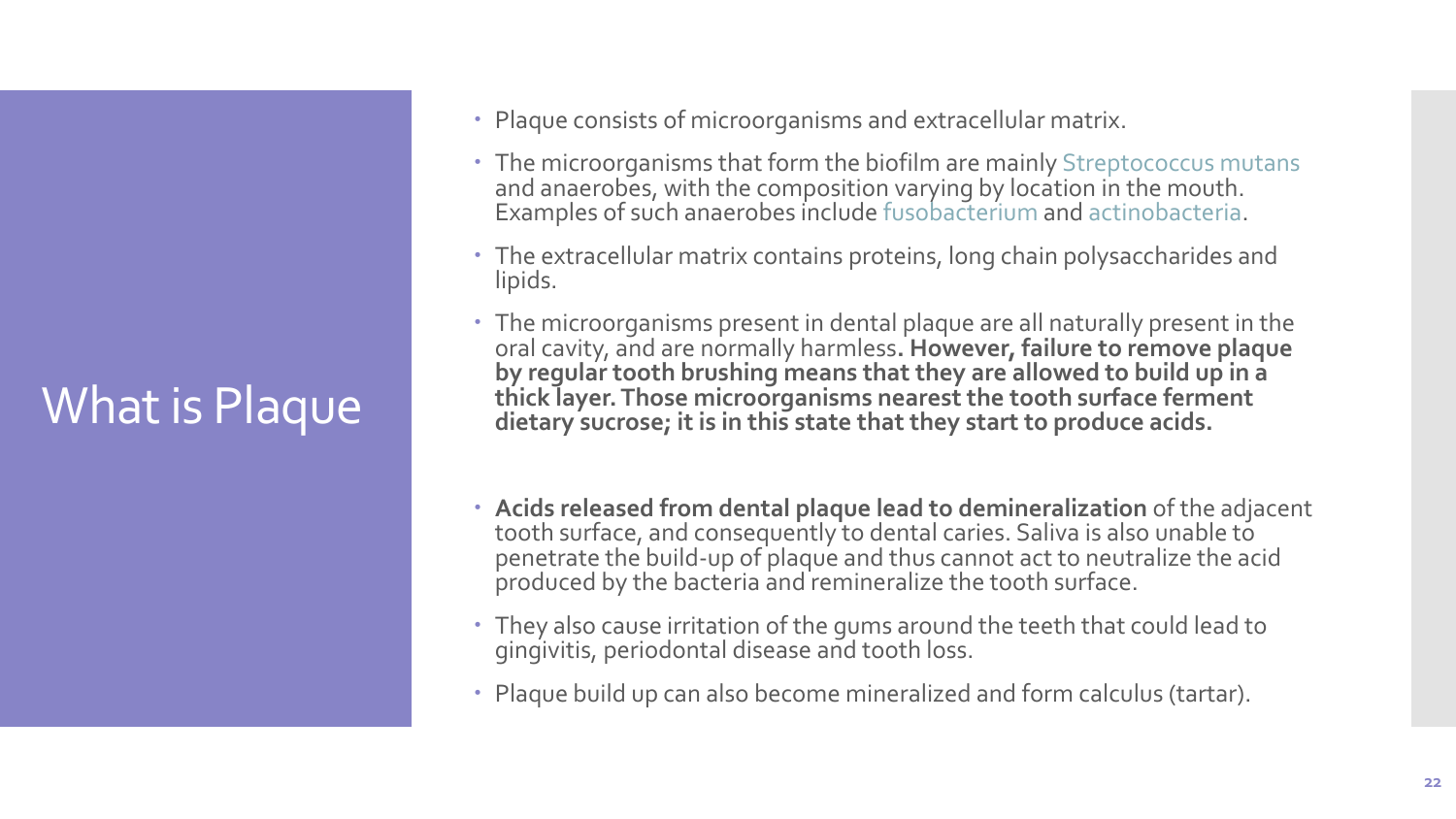# Tooth Deposits

| 292                        | <b>SECTION III . ASSESSMENT</b>           |                                                                                                                                                                                                                                       | <b>DERIVATION</b>                                                   |  |
|----------------------------|-------------------------------------------|---------------------------------------------------------------------------------------------------------------------------------------------------------------------------------------------------------------------------------------|---------------------------------------------------------------------|--|
|                            | TABLE 17-1 TOOTH DEPOSITS                 | <b>DESCRIPTION</b>                                                                                                                                                                                                                    | Supragingival: saliva<br>Subgingival: Gingival subs<br><b>fluid</b> |  |
|                            | <b>TOOTH DEPOSIT</b>                      | Translucent, homogeneous,                                                                                                                                                                                                             |                                                                     |  |
| CATEGORY<br>Nonmineralized | Acquired pellicle                         | thin, unstructured film<br>covering and adherent to the<br>surfaces of the teeth,<br>restorations, calculus, and<br>other surfaces in the oral                                                                                        |                                                                     |  |
|                            |                                           | cavity                                                                                                                                                                                                                                | Colonization of oral<br>microorganisms                              |  |
|                            | Microbial (bacterial)<br>biofilm.         | Dense, organized bacterial<br>systems embedded in an<br>intermicrobial matrix that<br>adhere closely to the teeth,<br>calculus, and other surfaces in<br>the oral cavity<br>Water irrigation removes only<br>the outer layer of loose |                                                                     |  |
|                            |                                           | organisms                                                                                                                                                                                                                             | Incidental accumulation                                             |  |
|                            | Materia alba                              | Loosely adherent, unstructured,<br>white or grayish-white mass<br>of oral debris and bacteria<br>that lies over dental biofilm<br>Vigorous rinsing and water<br>irrigation can remove materia<br>alba                                 |                                                                     |  |
|                            |                                           | Unstructured, loosely attached                                                                                                                                                                                                        | Food retention following                                            |  |
|                            | <b>Food debris</b>                        | particulate matter<br>Self-cleansing activity of tongue<br>and saliva and rinsing<br>vigorously remove debris                                                                                                                         | eating                                                              |  |
| Mineralized                | Calculus                                  | Calcified dental biofilm; hard,<br>tenacious mass that forms on<br>the clinical crowns of the<br>natural teeth and on<br>dentures and other<br>appliances                                                                             | <b>Biofilm mineralization</b>                                       |  |
|                            | a. supragingival                          | Occurs coronal to the margin of<br>the gingiva; is covered with<br>dental biofilm                                                                                                                                                     | Supragingival: source of<br>minerals is saliva.                     |  |
|                            | b. subgingival                            | Occurs apical to the margin of<br>the gingiva; is covered with<br>dental biofilm                                                                                                                                                      | Subgingival: source of minera<br>is gingival sulcus fluid           |  |
|                            |                                           | Adapted from Schroeder, H.E.: Formation and Inhibition of Dental Calculus, Vienna, Hans Huber, 1969, pp. 14-15.                                                                                                                       |                                                                     |  |
|                            | <b>B.</b> Bacteria Attach to the Pellicle |                                                                                                                                                                                                                                       | C. Bacterial Multiplication and Colonia                             |  |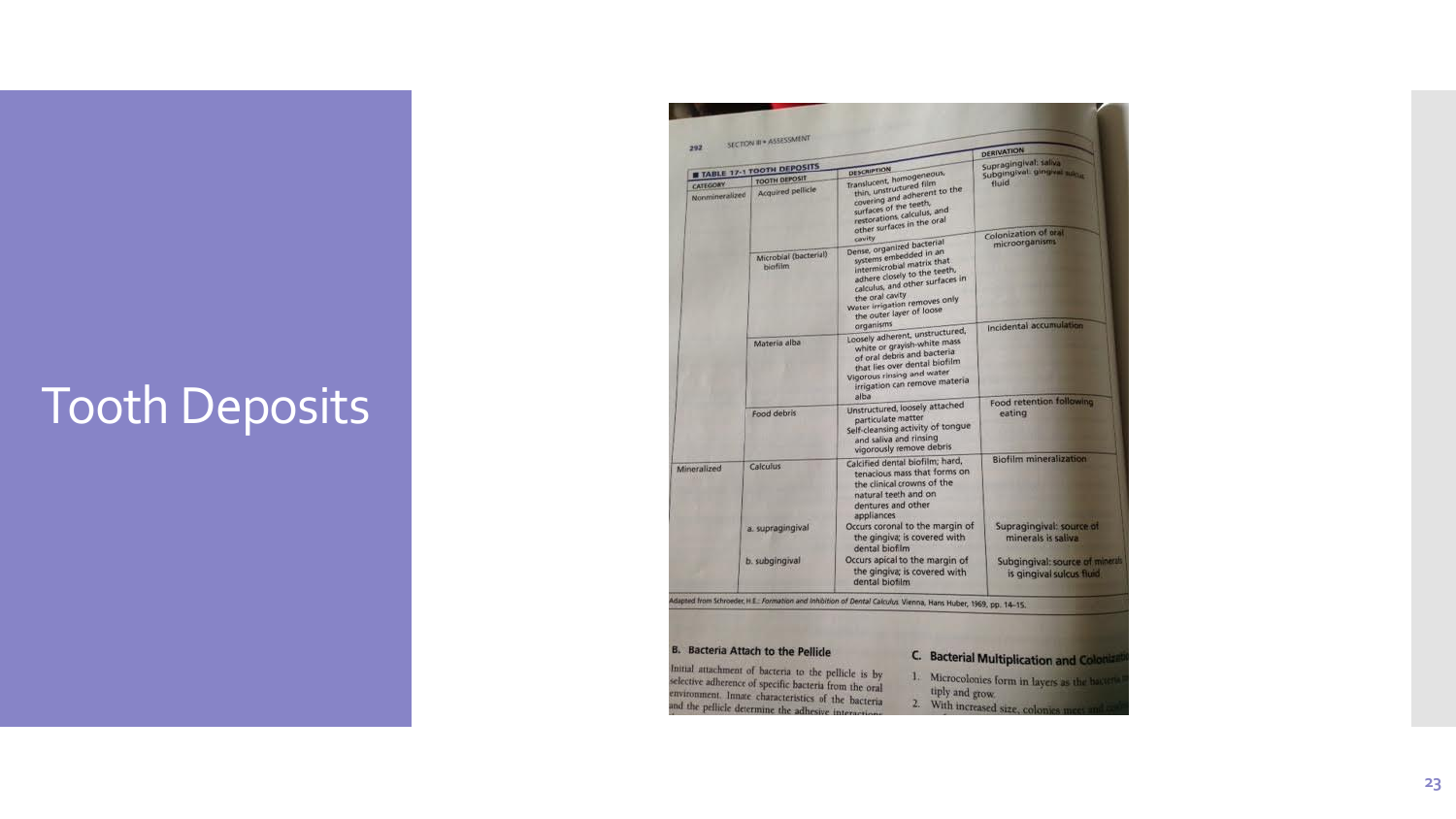# Dental Caries

- A tooth disease caused by the complex interaction of food, especially starches and sugars, with the bacteria that form dental plaque. The term also refers to the tooth cavities that result from the disease. Plaque bacteria produce acids that cause demineralization of enamel and enzymes that attack the protein component of the tooth. This process, if untreated, ultimately leads to the formation of deep cavities and bacterial infection of the pulp chamber, which contains blood vessels and nerves.
- The development of dental caries in a debilitated patient is a concern because of the danger that infections of the teeth or gingival tissues may spread to the rest of the body. In addition, teeth that are decayed or painful inhibit mastication and can lead to dietary changes, which may in turn cause nutritional and digestive disorders.
- Dental caries may be prevented by a reduction in the frequency of sugar consumption, usé of dental floss between the teeth, regular brushing of the teeth with a fluoridated toothpaste, drinking of fluoridated water, topical application of fluorides to the teeth, and removal of plaque and calculus by a dental hygienist.
- Treatment of dental caries includes removal of the decayed material and restoration of the surface of the affected tooth with a silver amalgam or other restorative material. If the cavity has reached the pulp chamber, it may be necessary to remove the pulp tissues to alleviate pain, prevent the spread of infection to the rest of the body, and allow the continued use of the tooth.
- Alternatively, the entire tooth may be extracted. Kinds of dental caries include arrested dental caries, incipient déntal caries, pit and fissure cavity, primary dental caries, secondary dental caries, smooth surface cavity.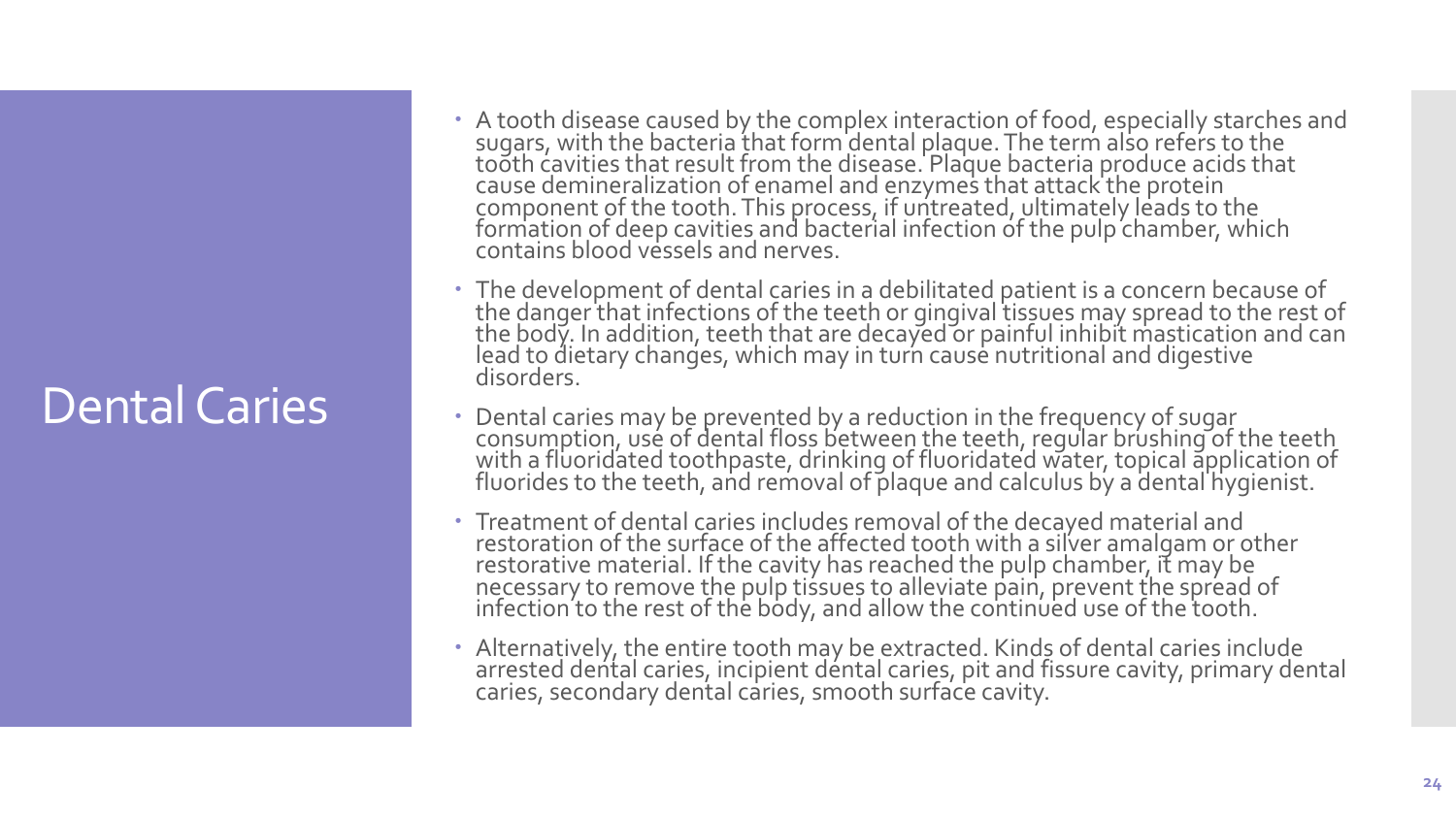### Materia Alba

• A white cheeselike accumulation of food debris, microorganisms, desquamated epithelial cells, and blood cells deposited around the teeth at the gumline.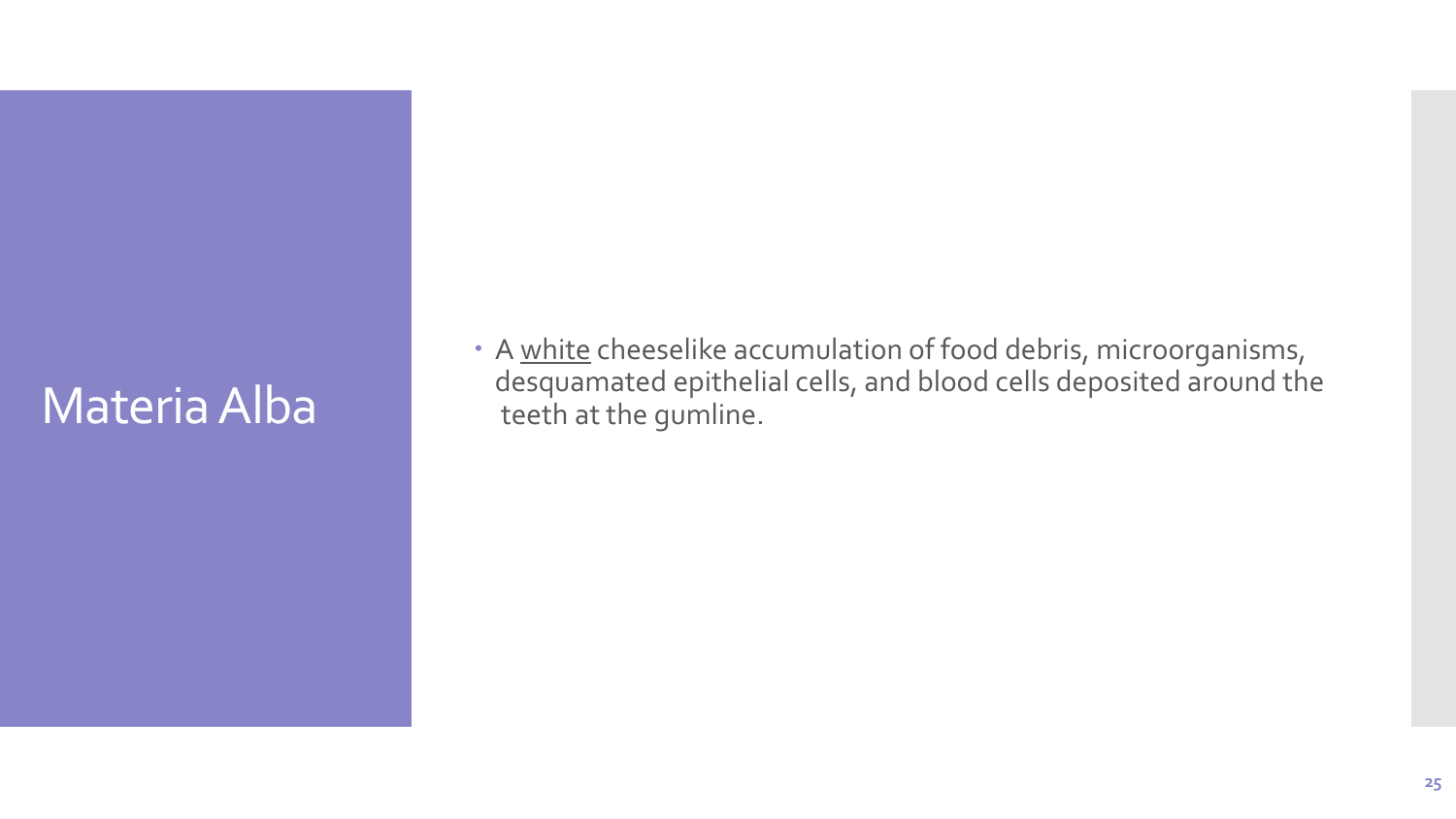# **Chlorhexidine**

- Chlorhexidine is often used as an active ingredient in mouthwash designed to reduce dental plaque and oral bacteria.
- It has been shown to have an immediate bactericidal action and a prolonged bacteriostatic action due to adsorption onto the pellicle-coated enamel surface.
- If it is not deactivated, chlorhexidine lasts longer in the mouth than other mouthwashes, which is partly why it is to be preferred over other treatments for gingivitis.
- To treat periodontal pockets equal or greater than 5 mm, chlorhexidine is also available in high concentration (36%) in a gelatine-chip.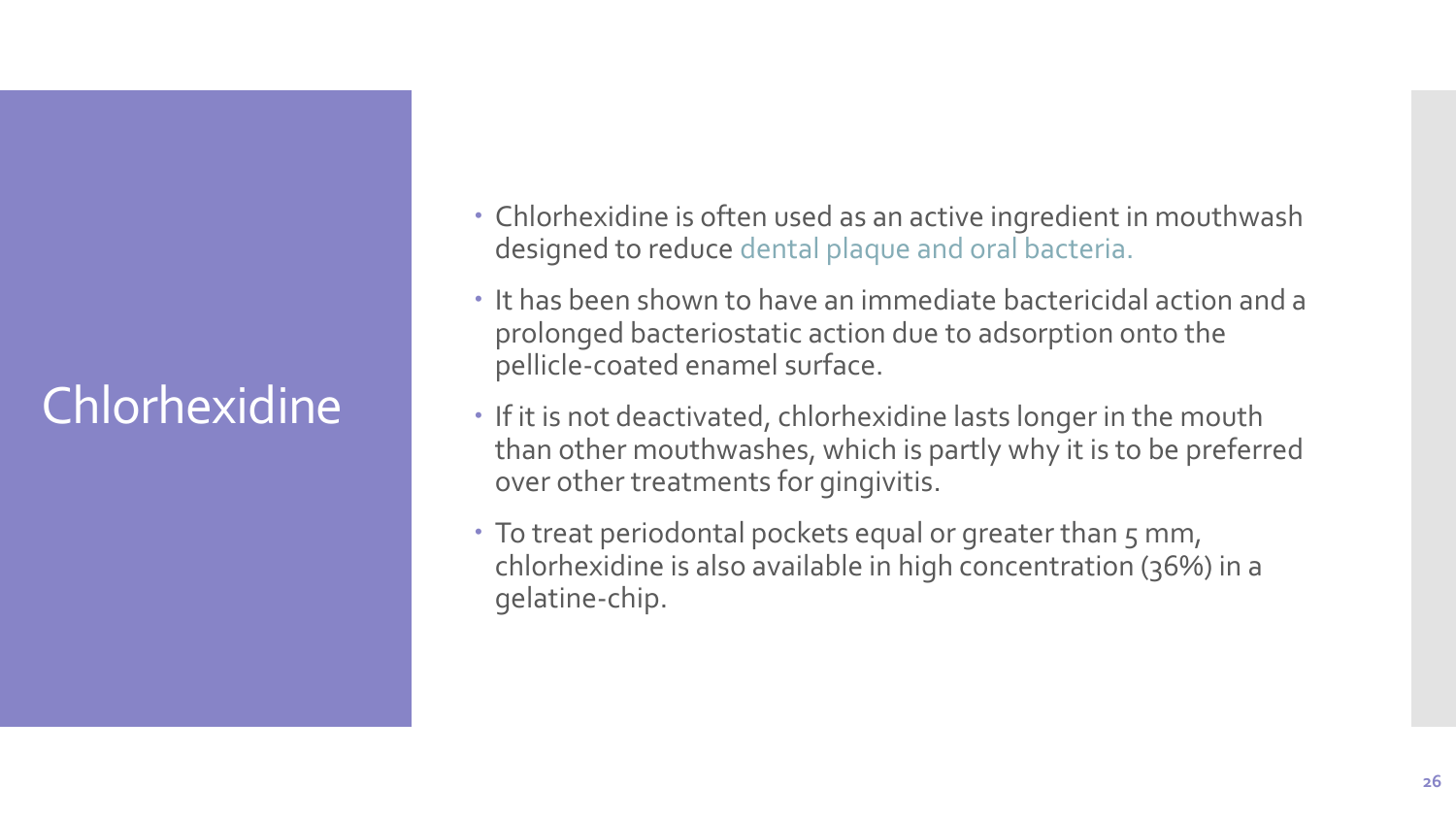# Continued

- Continued use of products containing chlorhexidine for long periods can cause stains on teeth, tongue, and gingiva, also on silicate and resin restorations; prolonged use can also reduce bitter and salty taste sensations – this latter symptom can be reversed by ceasing use of chlorhexidine.
- The brownish discoloration of teeth and tongue is due to the disintegration of bacterial membranes, leading to the denaturation of bacterial proteins. Mouthwashes containing chlorhexidine which stain teeth less than the classic solution have been developed, many of which contain chelated zinc.
- According to the prescribing information, chlorhexidine gluconate has not been proven to reduce subgingival calculus and in some studies actually increased deposits.[citation needed] When combined with xylitol, a synergistic effect has been observed to enhance efficacy. Chlorhexidine's role in preventing tooth decay (dental caries) is controversial and "the clinical data are not convincing".
- Chlorhexidine is neutralized by common toothpaste additives such as sodium lauryl sulfate and sodium monofluorophosphate. Although data are limited, to maximize effectiveness, it may be best to keep more than a 30-minute interval between brushing and using the mouthwash, ″cautiously close to 2 hours after brushing".